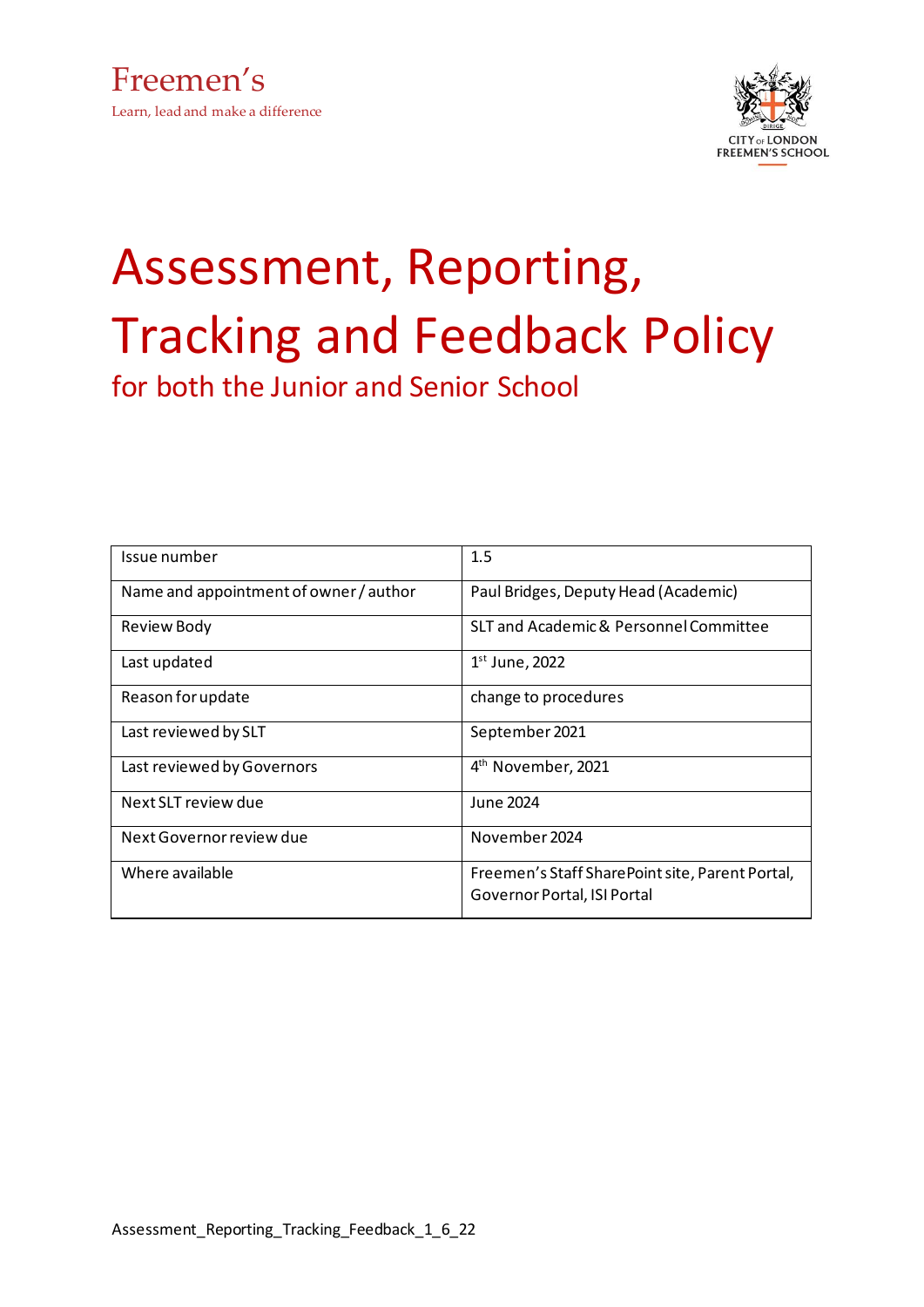

### EXECUTIVE SUMMARY

The purpose ofthis policy is to provide clear guidance forteachers on the expectations, purpose and practice of assessment at Freemen's including:

- [Grading](#page-1-0)
- [Tracking](#page-2-0)
- [ReportWriting](#page-3-0)
- Parents' [Evenings](#page-7-0)
- [Feedback](#page-8-0)
- Junior [Schoolvariations](#page-16-0) to this policy

The underpinning philosophy is that assessmentis a tool to facilitate future learning. It should allow students, teachers, departments and the School to evaluate their own practice. It makes clear when and how teachers are expected to recordmarks and for whom. Where reporting is expected the expectations are stated, and further advice on writing reports can be found in the Written Reports Guidance document

## REPORTING AND ASSESSMENT

#### <span id="page-1-0"></span>Grades

To aid effective pupil monitoring, all pupils will be graded every half term.

F1 to U4 will be awarded:

- **WorkingAt**, indicating understanding ofsubject content by the pupil overthe half term
- an Attitude to Learning grade

L5-U6 will be awarded:

- a **Freemen's Target** grade**,**which remainsthe same throughoutthe year
- a **Working towards** grade (examination grade) is the GCSEor A Levelgrade thatthe teacher believes the student will achieve at the end of the course
- an **Attitude To Learning grade**

Working At descriptors

- **1. Mastery** The pupil demonstrates a comprehensive understanding of all concepts and skills and can apply themto new contexts
- **2. Secure** pupil has a secure understanding ofthe main concepts and skills when applied to familiar contexts
- **3. Approaching** The pupil grasps most of the main concepts and skills, is approaching 'Secure' but gapsin knowledge and skills remain
- **4. Developing** Working significantly below the standard expectedmay be a cause for concern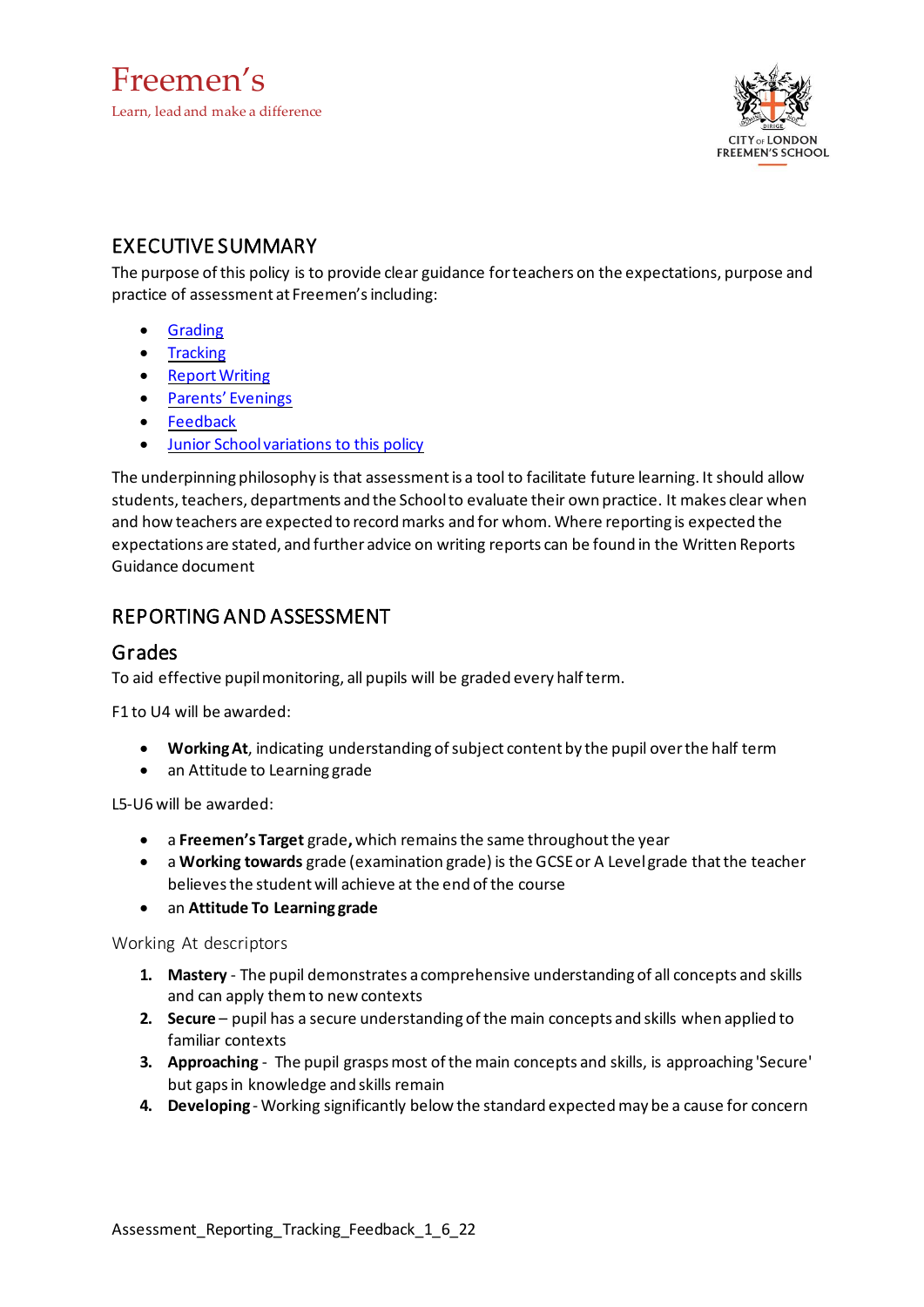

#### Attitude to learning descriptions

- **A.** A verymotivated pupil, who takesfullresponsibility for theirlearning, and who always completes work to the best of their ability. He/she demonstrates initiative and has a positive approach to learning
- **B.** A hard-working pupilwho completes all work on time to a standard that reflects ability. He/she demonstrates some initiative and will seek assistance when required
- **C.** A pupil who completesmostwork to a standard in line with ability but could showmore commitmentto progress. He/she completesmosttasks presented to themon time, but, at present, needsto showmore initiative or motivation to develop his/herown learning further
- **D.** Likely to be a cause for concern. A pupil who does not yet apply the required effortto fulfil his/her potential. He/she does not complete tasks presented on time to the best of his/her ability. There is, at present a lack of motivation to improve

Working Towards grade - For the examination years (Lower 5-Upper 6):

The Working Towards grade is the GCSE or A Level grade that the teacher believes the student will achieve at the end of the course based on all the work they have completed during their course, up until the published report card. These are used to track how the studentis doing on the course. The teacheris assumed to take account of an appropriate amount of progression in making their decision. The Working Towards grades will be awarded based on the appropriate examination criteria for attainment(i.e. A\*-U, 9-1).

#### Freemen's Target Grade

This is a statistical prediction of what each pupil is mostlikely to achieve based on previous years at the School. It is a HOD-adjusted MIDYS andALIS grade that is released to students at the end ofthe Autumn termin L5 and L6. It is used to identify students who are likely to be overor underachieving compared to their Working Towards grade. We do not expectto see major changes afterit has been set but a written request to the HOS can be made by a HoD at intervals throughout the year, if they feelthe 'Freemen's Target' isinaccurate. A sensible rise or reduction in a 'Freemen's Target' is acceptable but needs to be done with student wellbeing in mind. These adjustments would then be signed off by the HoS and DHA.

#### <span id="page-2-0"></span>TRACKING

Departments should track the students in their subjects, ensuring that the data is used to inform planning, reflection on progress and identify areas for future development.

Subject teachers will award all pupils an ATL (Attitude To Learning) grade and a Working At level at every half term in the year. Heads of Year and Heads of Section can review these to quickly identify pupils who are performing especially well or less well. Where necessary interventions can then be organised.

Pupil data is compared to MIDYIS scores and a performance indicatoris calculated to identify under and over-performers. InUpper 5and the Upper 6 the mock scores are also used. Foreach test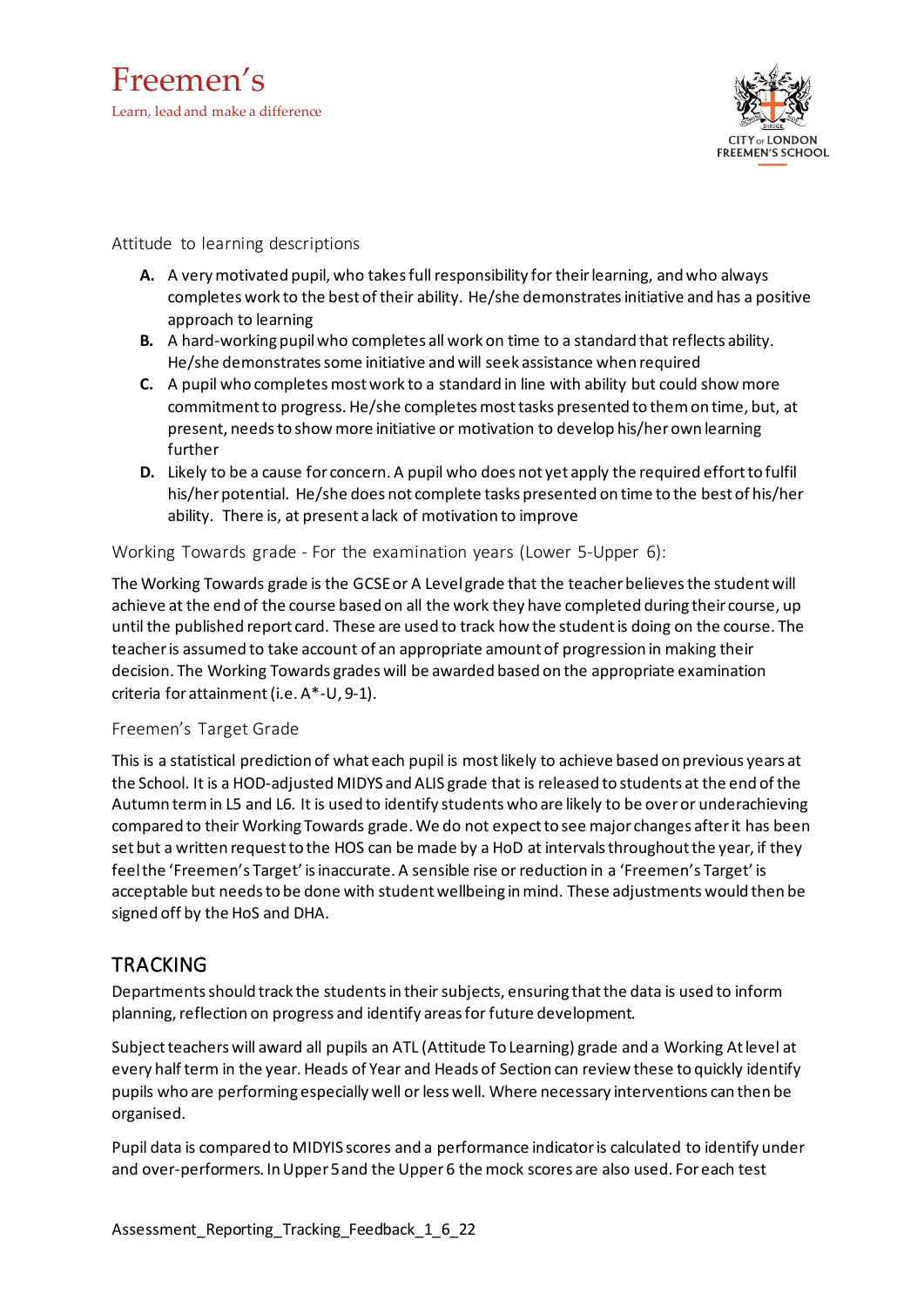

session equivalent grades are calculated and can be used to see progress overtime. In the Sixth Form ALIS data is used as a comparatorto actual grades given for tests.

#### <span id="page-3-0"></span>WRITTEN REPORTS

At regular intervals(generally each term), parents willreceive either a written report or an oral report at a parents' evening.

Reports are formative and intended to show parents and students how a student might develop Reportsshould be written to parentsin a clear and straightforward way, avoiding unnecessary jargon. They should be formal in tone ratherthan colloquial. They should always be honest but should neverbe used as the first port of call to deliver an uncomfortable message to parents. Please remember that pupils may read reports, so we are writing for multiple audiences.

Out of professional courtesy, colleaguesshould understand that deadlines are final and the quality of their reports is their responsibility.

#### Subject Reports

- Should be about 600 characters long.
- There should not be a written percentage, grade or reference to a summative assessment in subject reports. Teachers can reference that a pupil has performed well in assessments throughoutthe year, but associating this to a summative outcome should be avoided. The nature of subject reports should be positive (skills &effort) and entirely formative, explaining to the student and parent what has gone well, with specific targets to improve.
	- o For example
		- Do not say 'Jack has performed really well in his end of topic test, scoring 87% in his exam. He is above average in his class.
		- Do say that 'Jack has used DIRT effectively to ensure that he corrects errors when he has received feedback. He has performed well throughout the year and demonstrated a clear understanding of a range of contentwhen this has been assessed'.
- Commentsshould be kept concise and clear and should be consistent with the message that has been given throughout the term through teachers' marks and comments. Where AtL and WA/WT grades accompany a written report, the tone and content of subject report comments must support the grade awarded.
- Attainment and progressshould be referenced within subject areas; effortshould be recognised.
- All colleagues should proofread their reports; colleagues may wish to find a 'report buddy' and agree to proofread each other's reports.
- Reportsshould not be written by cutting and pasting.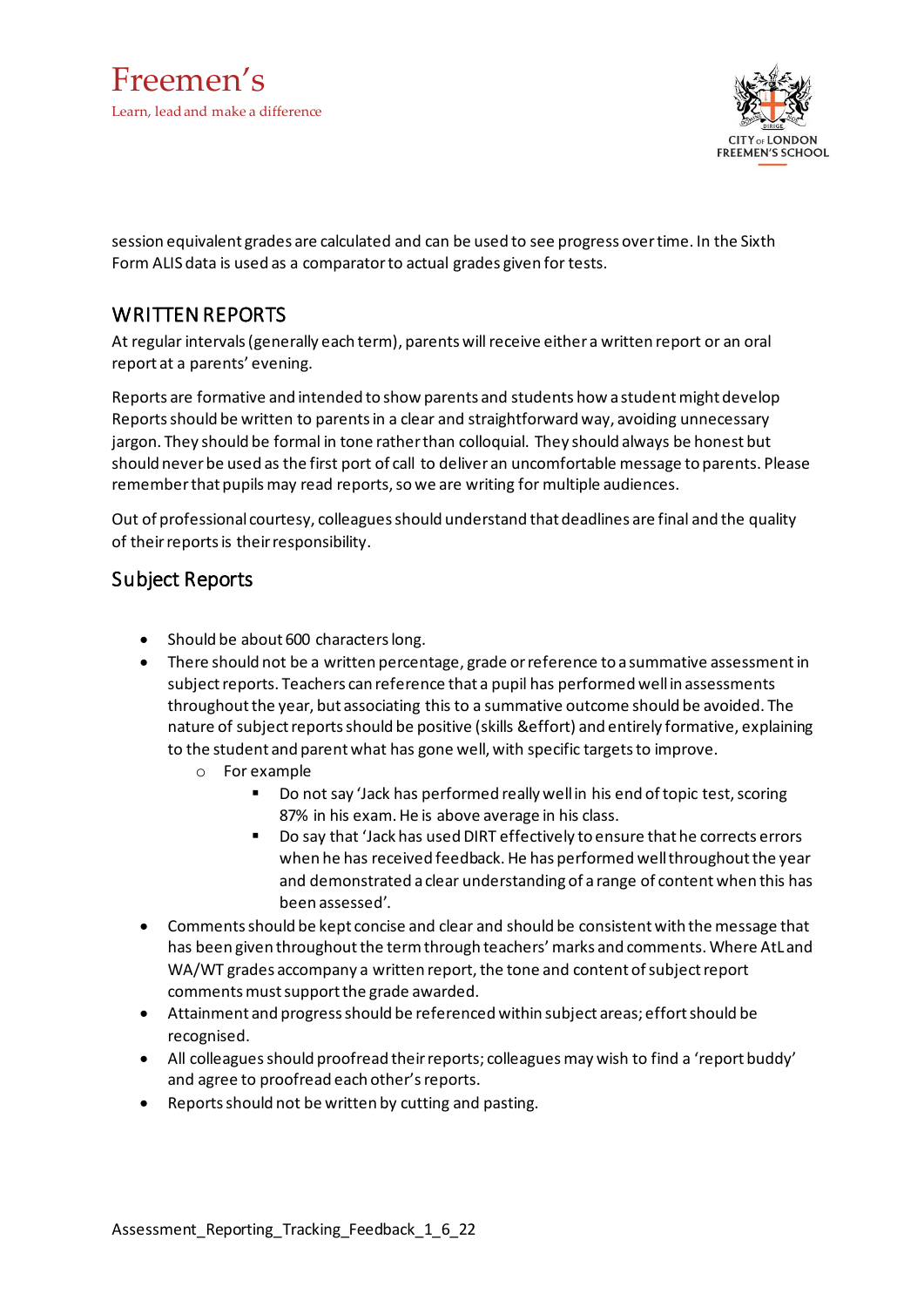## Freemen's Learn, lead and make a difference



## Form Reports

- Tutors provide the first check of our students' academic development. It is therefore important that a tutor's first sentence sends out an academic message, perhaps providing an overview. Forexample: '*Itis clear fromthese reportsthat X is working diligently in most areas,though French would benefitfrommoreapplication where homework is concerned*.'
- Form reports should refer to whether the pupil is happy, settled, and behaving well. Contributionsto other areas of school life will also act as a focusfortutors. FormTutors are asked to referto pupils' contributionsto extracurricular activities, where relevant.
- With some pupils, it may be necessary to draw parents' attention to theirson's or daughter's social skills or social development, particularly where this may be affecting their academic progress or general wellbeing. However, the report should not be the first time that a parent receives this message. We do not hide behind reports; we use them to deliver a message that is consistent with other messages that a parent has received (for example, at a Parents' Evening or in a conversation).
- Form Tutorsshould proofread and check all the subject comments and targets. Ifthere are substantial errors or missing reports please inform the subject teacher asking for changes to be made or speak to the appropriate Head of Department. If tonal changes are required please editwhere apt, we are all prone to making that mistake when tired and dealingwith a frustrating pupil and might need another perspective. Kindness and professionalism are needed here!
- Reports should be ready to go before being passed up to your Head of Section.

#### Personalised Study Target Reports

- The subject comment in the Targeted Reports should consist of 3 targeted points/advice (no more than 3 sentences per targeted point) specific to the pupil and based on your knowledge of them, to help focus their revision. The report should not, therefore, consist of generic subject comments.
- A line should be left between each point. Theymust not be completed as one paragraph.

#### Valedictory Reports

- These reports will not contain any generic subject revision comments.
- Games, Music, Drama, House, Form Tutors and Head of Boarding will be required to complete the Valedictory Report.
- Games, Music, Drama, House will want to acknowledge students who have strongly contributed overthe last numberof years. Itis not necessary foreach to comment on all the year group.
- Ifteaching staff wish to say something in particular, such as help in running a society, help on a trip or mentoring younger pupils, then comments should be mailed to the tutor who can include themin the final tutor report.

#### Boarder Reports

• Will be written by the boarding house staff, with commentinvited from FormTutors and subject teachers.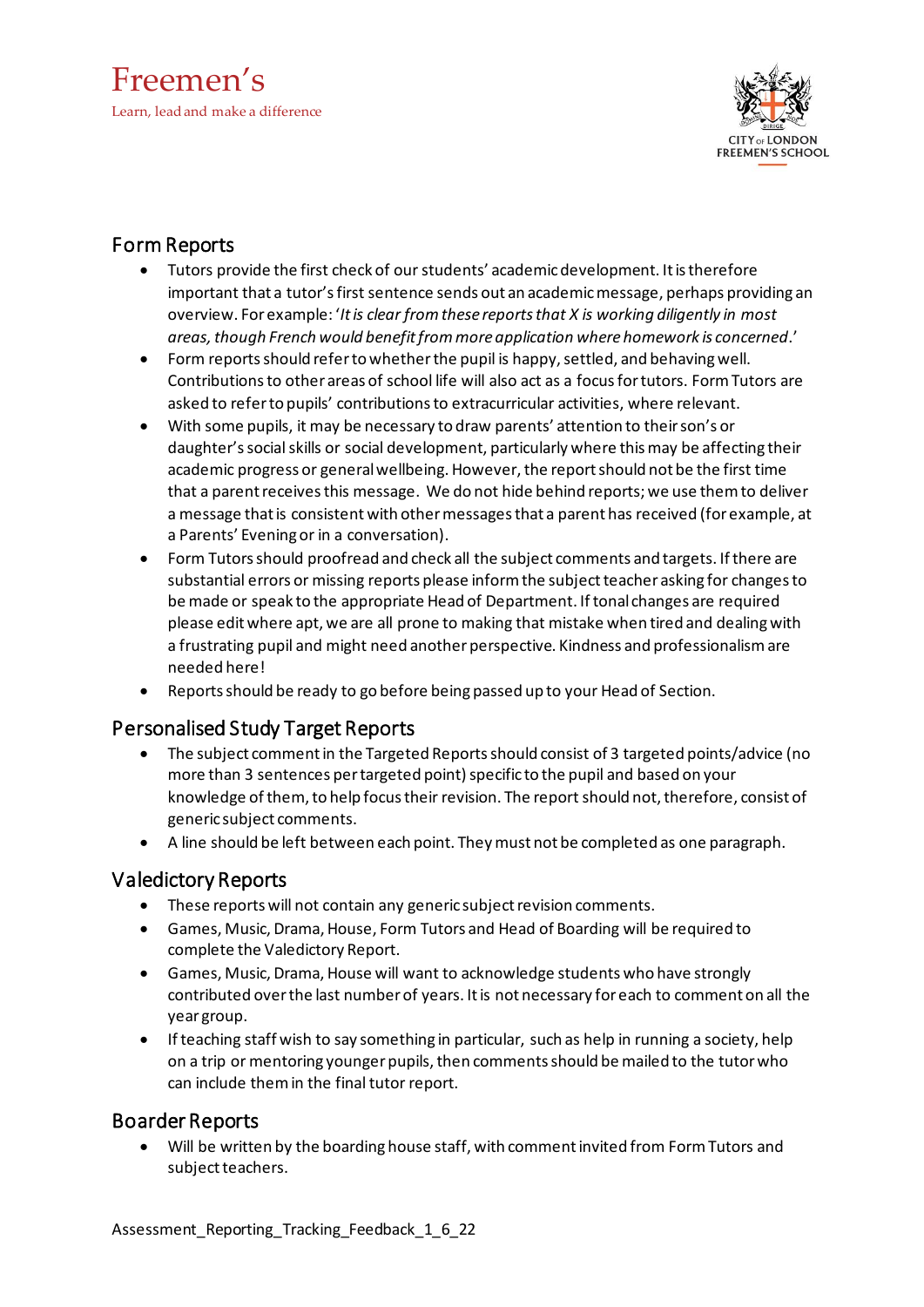

### House Style and grammatical traps

Student names

- Studentsshould be referred to by their preferred name. Where there is aname in brackets (preferred name) it should be used. e.g. Elizabeth (Lizzie) - Lizzie should be used.
- Internationalstudents will more often than not be referred to by theirEnglish name.
- Using the **#** keystroke in Schoolbase tells the systemto insert their preferred name.
- Referto children as pupils if they are in the Junior School, Studentsifthey are in the Senior School.

#### Spelling

Please ensure Spell-check issetto English (United Kingdom) to ensure we are consistently spelling wordslike *focused* (not*focussed*)

#### *Abbreviations, contractions and spellings*

Since a reportis a formal documentto parents, we should avoid abbreviations. Forexample:

- Had not (not hadn't);
- $\bullet$  It is (not it's);
- $\bullet$  I am (not I'm)
- examination (not exam);
- should not (not shouldn't);
- Mathematics (not maths);
- homework (not prep or home-work);
- hard-working (not hard working or hardworking)
- Lower 4 (not lower four, Lower Four or L4);
- $\bullet$  ampersands (&) should be avoided.

#### Proper nouns:

- …have capital letters. You also should use a capital letterfor any subject and module title (Biology, Art, The History of Modern Europe). Termsshould also be capitalized e.g. '*Summer Term'* as should year groups e.g. '*Form1'* and *'Lower 4'*. The year group is Lower4, not L4 or Lower Four. Tutor group is usually a description and does notreceive a capital. 'Tutor Time' is only capitalised if it's the name of the lesson e.g. Biology, use 'tutor time' if it describes the time spent with the tutor group.
- Freemen's or School(when used as an abbreviation of City of London Freemen's School) should also have a capital as should House (when used as an abbreviation of Hale House but the noun following is lower case, House debating/House choir) and should be capitalised when referring to boarding House ('life in Walbrook has been productive for X').
- Unit titles also need capitals (The Rise and Fall of ReportWriting at Freemen's).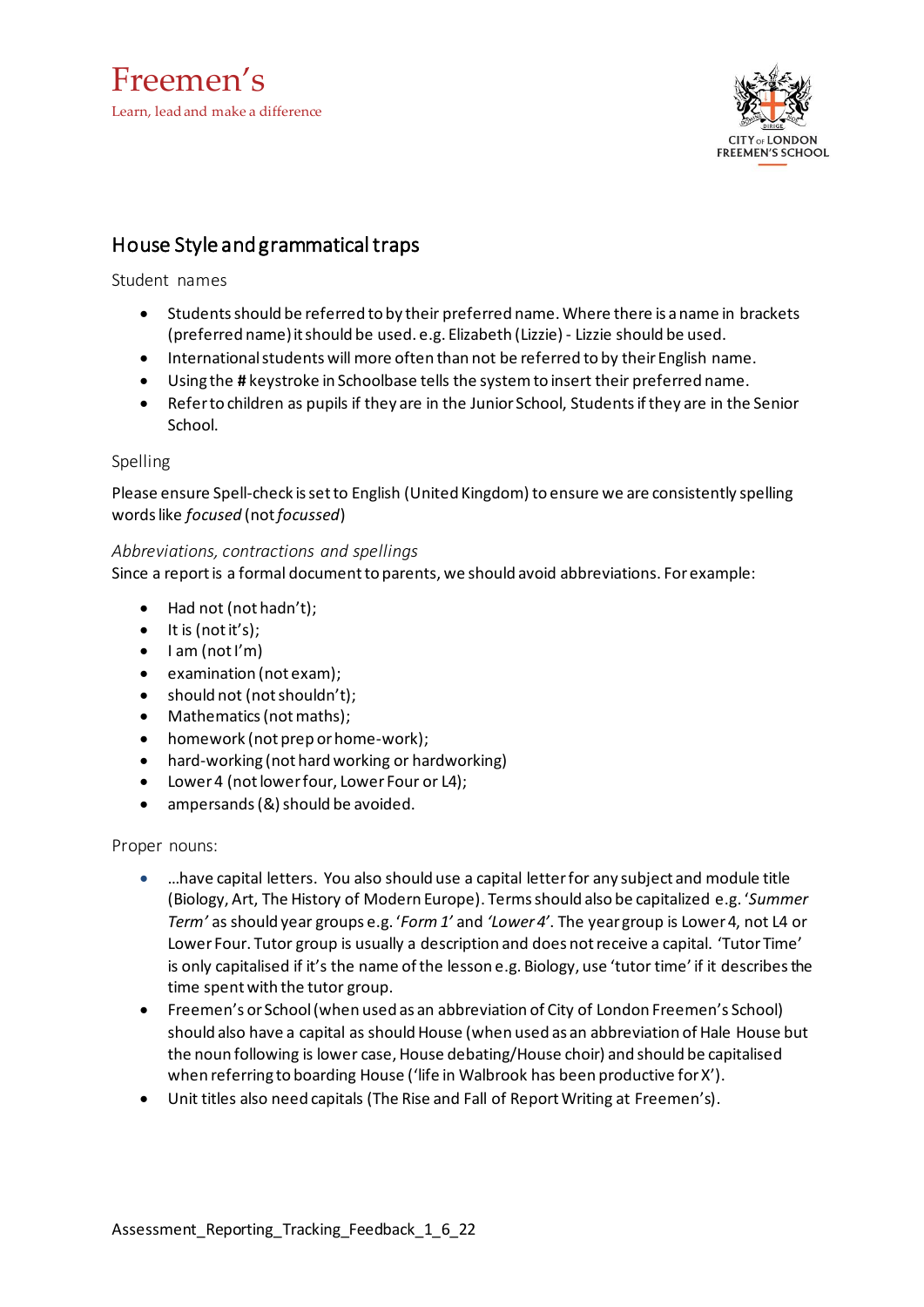Freemen's Learn, lead and make a difference



Verb agreement:

Please watch for collective nouns. E.g. '*Lower 4 has been working on Controlled Assessment*'(not '*Lower 4 have…*') because there is one group of Lower4. Similarly, 'the girls' swimming teamhas enjoyed successin regionalheats.' There's only one team; it takes a singular verb.

The apostrophe:

Please use it and use it correctly. (James' violin lessons, Hannah's effortin Chemistry, fourweeks' work, the boys' squad). Note that there is no apostrophe in dates – it should read 1900s or 1980s.

Commas and semi-colons:

They are there to make sense ofrelated clauses as I expect you know. Adverbialclauses work well when followed by a comma. Semi colons are a little trickier; if you know how to use them, please do.

Pupils/Students – Sections:

- Pupils in Form 1 Lower 4 are in the Junior School.
- Pupils in Upper4 Upper 5 are in the Upper School.
- Students in Lower 6 Upper 6 are in the Sixth Form, rather than 6th Form or VI Form

'A level' is written differently, so we will call a house style on this one and go for A level. Refer to Pre-U, A levels, AS levels, A2 modules rather than any other variants such as 'A' levels or A-Levels. Where relevant, refer to 'end of year assessment' after the first year of study in the linear A levels.

Gender:

The most obvious sign of a cut and paste. Please make sure that pronouns match.

Spacing:

Only one space between sentencesratherthan the 1980s style oftwo after a full stop.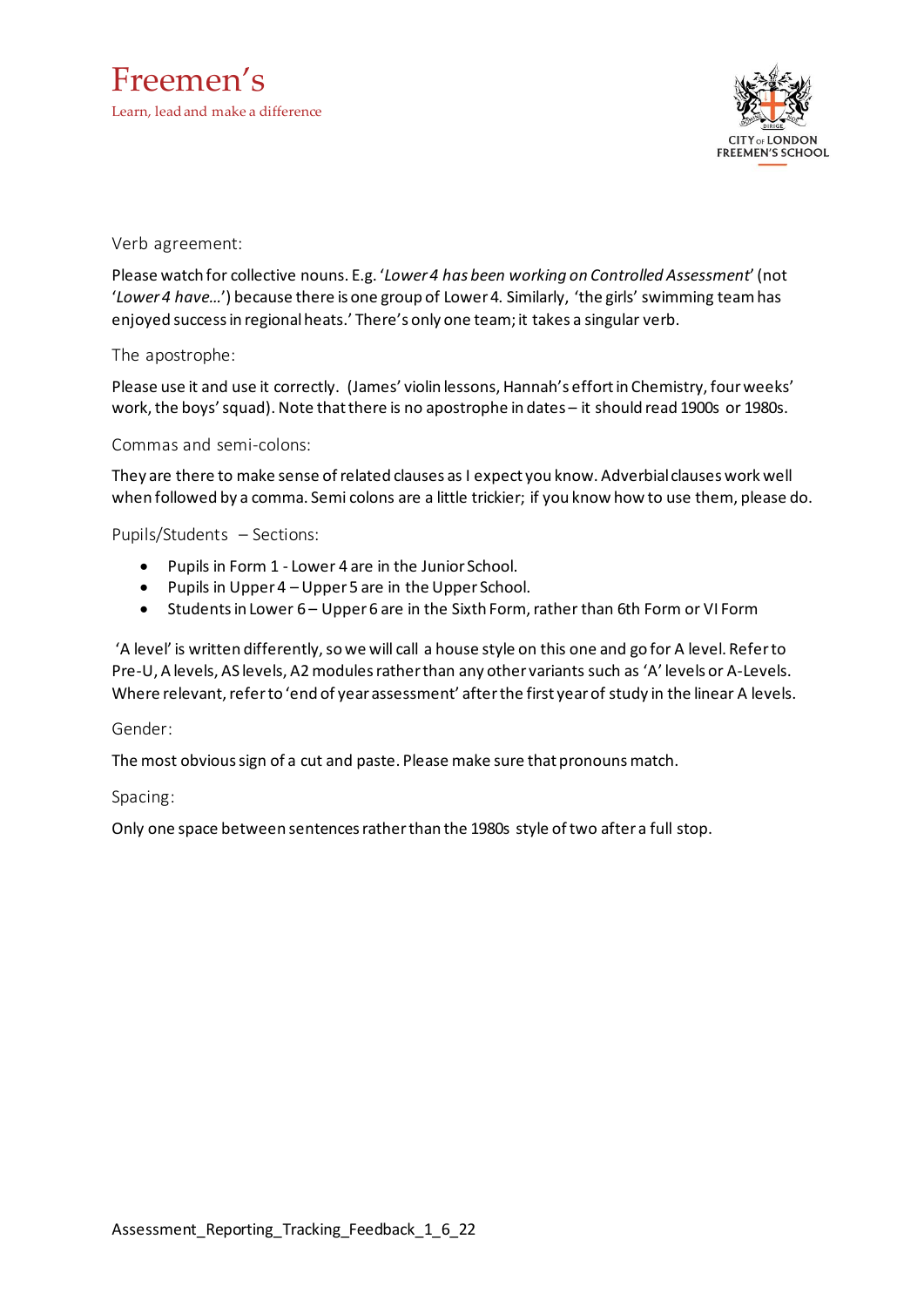

### <span id="page-7-0"></span>PARENTS' EVENING POLICY

- All year groups have two Parents' evening in the academic year; dates are given in the termly Calendar.
- The Headmaster, Deputies and Head of the Junior School, Head of Upper School and Head of Sixth Form are in attendance as appropriate but are not part of the appointments system unlessthey happen to teach within the particular year group.
- In addition to the Parents' Evenings, there are informal evenings for year groups at which staff attendance is required
- From time to time, evenings are arranged to inform parents about PSHE issues or major changesto school policy.

Procedure for Parents' evenings If you have concerns about any of the pupils you teach you should make sure the Form Tutor or Head of Section is aware.

- Teachers will receive an emailshowing all thier appointments.
- Appointments willlast five minutes.
- Major problems with work or attitude should not be the focus of Parents' Evenings: these should have been raised with the relevant staff and parents well in advance.
- Ameal will be provided for colleagues who cannot get home and back to School conveniently; sign-up sheets will be posted in Common Rooms.
- Colleagues should be professionally attired in accordance with the staff guidelines on dress and make sure they are wearing a name badge.
- Where parents have been given timed appointments, apunctualstart is essential; colleagues should keep to the appointment time and, at the end of the allotted time, stand and politely indicate that the interview is over.
- Parents may request further consultation and this should be arranged for either the end of the evening or another convenient time.
- Pupils in Upper4 and above are invited to attend Parents' evenings with parents.
- Colleaguesshould prepare beforehand, especially if a pupil gives cause for concern.
- Comments should be constructive and provide ways forward for the pupil. Colleagues should be honest and realistic at all times; inaccurate and over-optimistic comments may be quoted when a pupil fails to do as well as parents have been led to believe
- Colleaguesshould have data to hand such as the value of coursework orthe grade boundaries at GCSE and A level, details of the structure of final examinations and so on. Parents may also ask about the standing of a subject with universities or may seek recommendations as to where a subject is best studied. Parents may want comments set in context in terms of the progress of the rest of the year group.
- If a parent becomes confrontational, colleagues should refer them to the Head of Department or a memberof SLT.
- If a parent hasfailed to keep an appointment, check with Reception astowhetherthe parent is present. Colleagues may leave once all parents have been seen or accounted for.
- If colleagues are unwell and cannot attend a Parents' evening their Head of Department or Year Group and Deputy Head Academic should be informed. A note will be left explaining the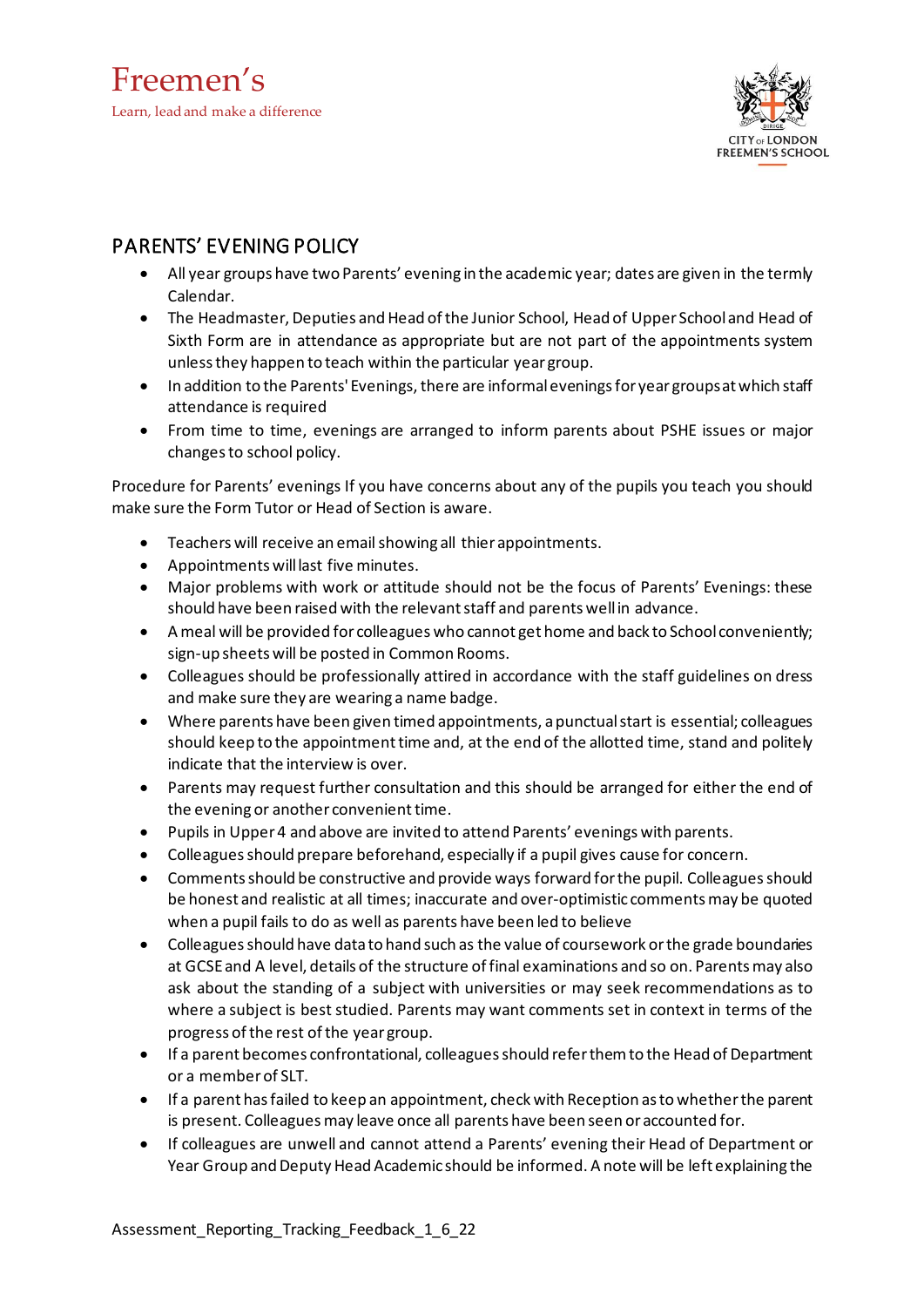



absence but also inviting parents to leave contact details if they would like a colleague to make contact.

### <span id="page-8-0"></span>FEEDBACK POLICY

The purpose of feedback isto improve students' capability. At Freemen's, we are striving to ensure that all students sustain excellent progress through all key stages and student groups and one of the biggestimpacts on this, is the feedback they receive in and out of the classroom. We want to ensure that all learners understand theirlevelof achievementin each subject, whatthey need to do to improve in that subject and how they will close the gap in reaching their potential.

Effective, timely and regular assessment and feedback plays a crucial role in pupil progress. It allows teachers to have a clear understanding of their pupils' abilities, strengths and weaknesses. This in turn helpsteachers guide their pupils tomake good progress and develop a more independent approach to their own studies, taking responsibility for their own learning.

*"Feedback should cause thinking. It should be focused; it should relate to the learning goalsthat have been shared with the students; and itshould be more work forthe recipient than the donor. Indeed, the whole purpose of feedback should be to increase the extent to which students are owners of their own learning" – Dylan Wiliam – Embedded Formative Assessment*

#### Aims –

- To recognise, encourage and reward student effort;
- To improve a child's confidence in reviewing their own work and setting future targets;
- To ensure that students' work is reviewed, indicating how improvements could be made and identifying where further support may be required
- Feedback will inform curriculum planning and learning and teaching processes;
- To establish a consistent approach across the school in the way feedback is given, so that all studentsfeelvalued and have a clear understanding of how well they are doing and how to make progressin each subject area;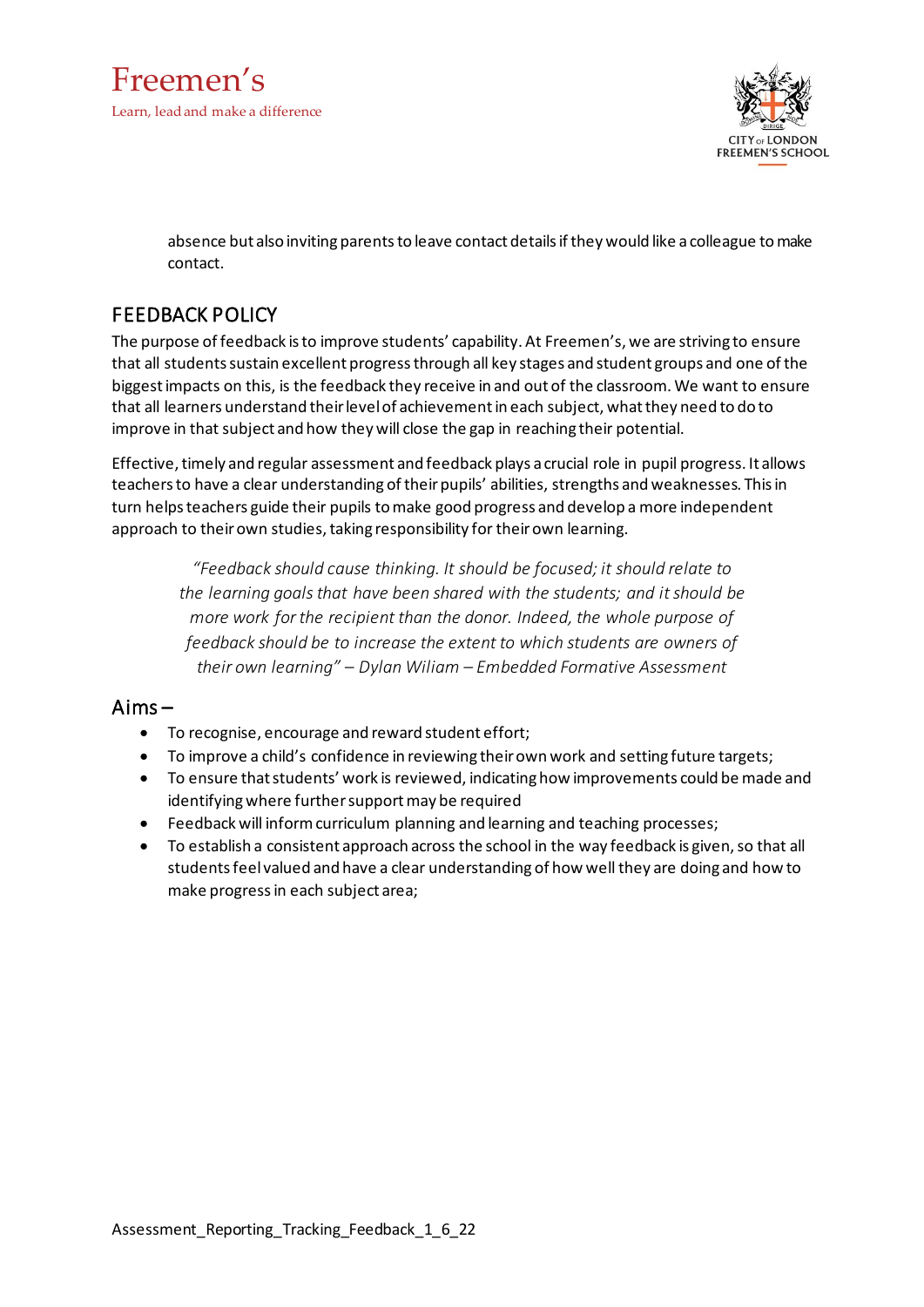



• To supportstaff and provide continued professional learning to make clear what effective feedback is and what it isn't.



#### Some ways in which feedback can be given at Freemen's -

- Group/whole classfeedback;
- Verbal feedback by correcting misconceptions or by interacting with the student through questioning and conversation;
- Peer– students give feedback on otherstudents' work;
- Self students assess themselves;
- Students providing feedback to the teacheron their progress;
- Written feedback;
- Self-assessment leading to teacher feedback;
- Annotations on targeted children's work to indicate that an area needs to be improved;
- Providing questions that children need to respond to, so that support or extension to the children's knowledge orskills takes place;
- Live feedback via modelling;
- Highlighting literacy errors for children and asking them to work out what the literacy errors are and then correcting them;
- Asking children to read and correct their work as part of a cycle of feedback in lessons.

General guidelines - written feedback

At Freemen's staff give feedback through a range of methods in lessons. The two most prominent examples you will see of this are through formative assessment methods and modelling. When work has been completed, there will be occasions where providing written feedback is required.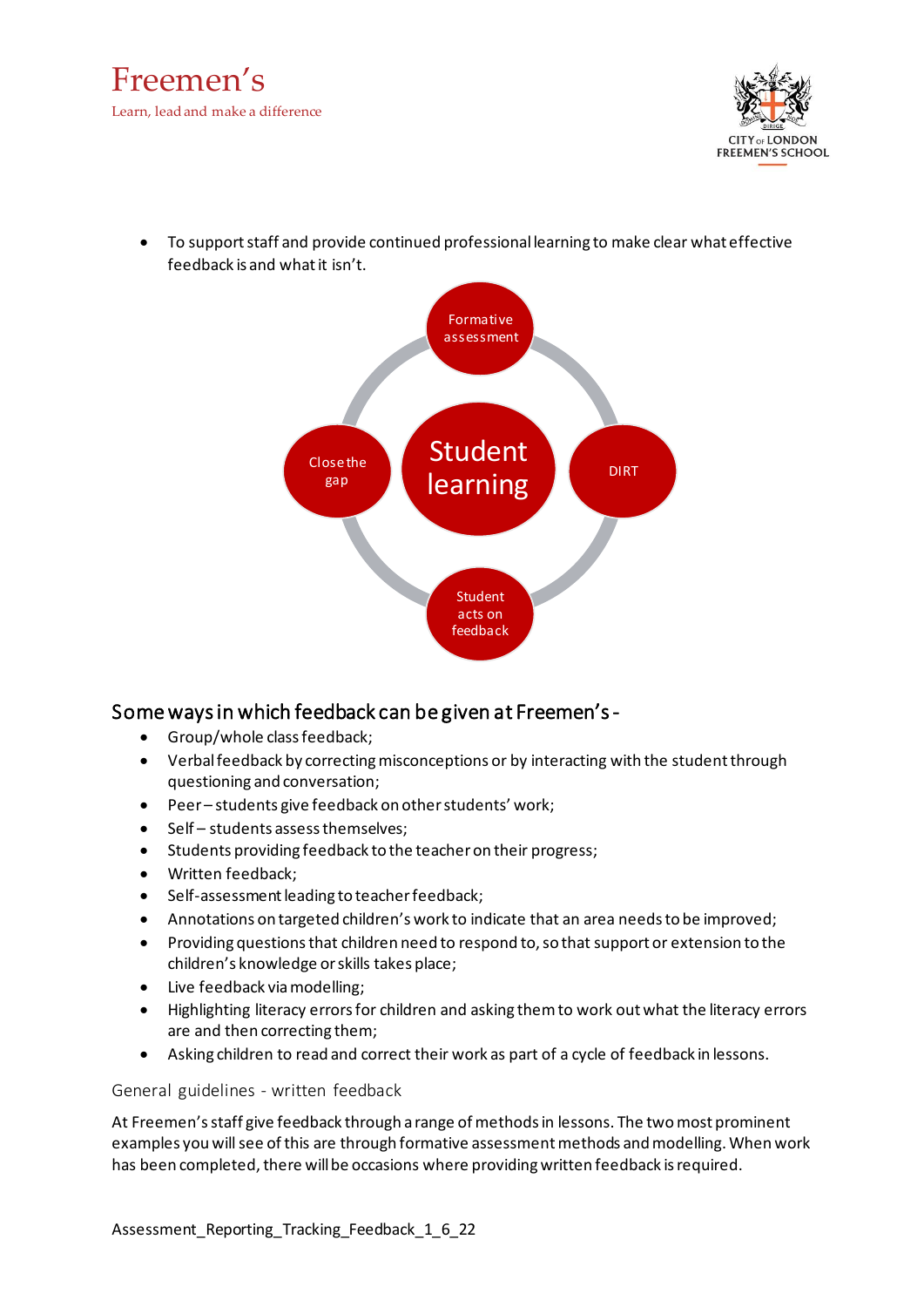



Making written comments on studentwork is not, in itself, providing feedback.Written feedback should aim to be diagnostic, so that it shows where pupils have gone wrong and give guidance about whatthey should do next. Assuch, feedback needsto cause studentsto think and needsto be specific and actionable by the pupils. It should, where possible, also involve a dialogue between the teacher and student. This perspective movesthe feedback process away frombeing an 'afterthe assessment event' andmore towards an ongoing dialogue between the teacher and student. The whole purpose of feedback should be to increase the extenttowhich students are owners oftheir own learning.

Above all, written feedback must be manageable for staff and not negatively influence their wellbeing. Striking a work-life balance that will provide manageable and effective feedback is crucial. We believe that assessment and feedback should be based on a continuum. This meansthatthe type of feedback given will depend on where apupil is in a particular unit of study at a particular time. For example, atthe start of a unit of work, a teachermight give detailed written feedback to encode success. Once a pupil is aware of what "correct" might look like, the teacher is more likely to employ strategiessuch as delayed feedback (using amarking code, partial feedback etc.). This alsomeans that teachers are not expected tomark everything in the same detail, nor do they have to mark every set of notes.

#### General guidelines

- The teacherwill decide when they provide written feedback. Professionaljudgement and ensuring a work life balance is crucial;
- Written feedback that has no impact on student learning is not required;
- Students should know what excellent work looks like in each topic, should understand where their own work falls in relation to achieving that piece of work and be supported to develop methods to bridge the gap. To achieve this, students should be aware that ability is incremental, notfixed;
- The type and extent of feedback will vary from subject to subject and will be a product of the teacher's professional judgement, ensuring it is as impactful as possible;
- Feedback will be personalto the individual as often as possible;
- Students should be doing most of the work in the feedback process;
- Written feedback should be formative, i.e. those that mark others (teachers or peers) should provide clear guidance for how to improve. However, when a student hasmet or exceeded the standard expected, that should be recognised.
- When a piece of work has been marked, teachers could use this information as a "whole class feedback" tool, allowing planning, assessment and schemes of work to be amended to suit the needs of the class and current level of learning;
- At KS4/5, when apiece of work is marked which directly links to exammaterial, a grade may be used to identify levelof attainment alongside written feedback to justify the grade. Grades andmarks should not be written on routine pieces of work and any work completed at Key Stage 3;
- Ego involved feedback should be avoided, however feedback which relates to rewarding student effort where there has been a significant improvement can be given. Likewise, sanctions put in place where effort is minimal.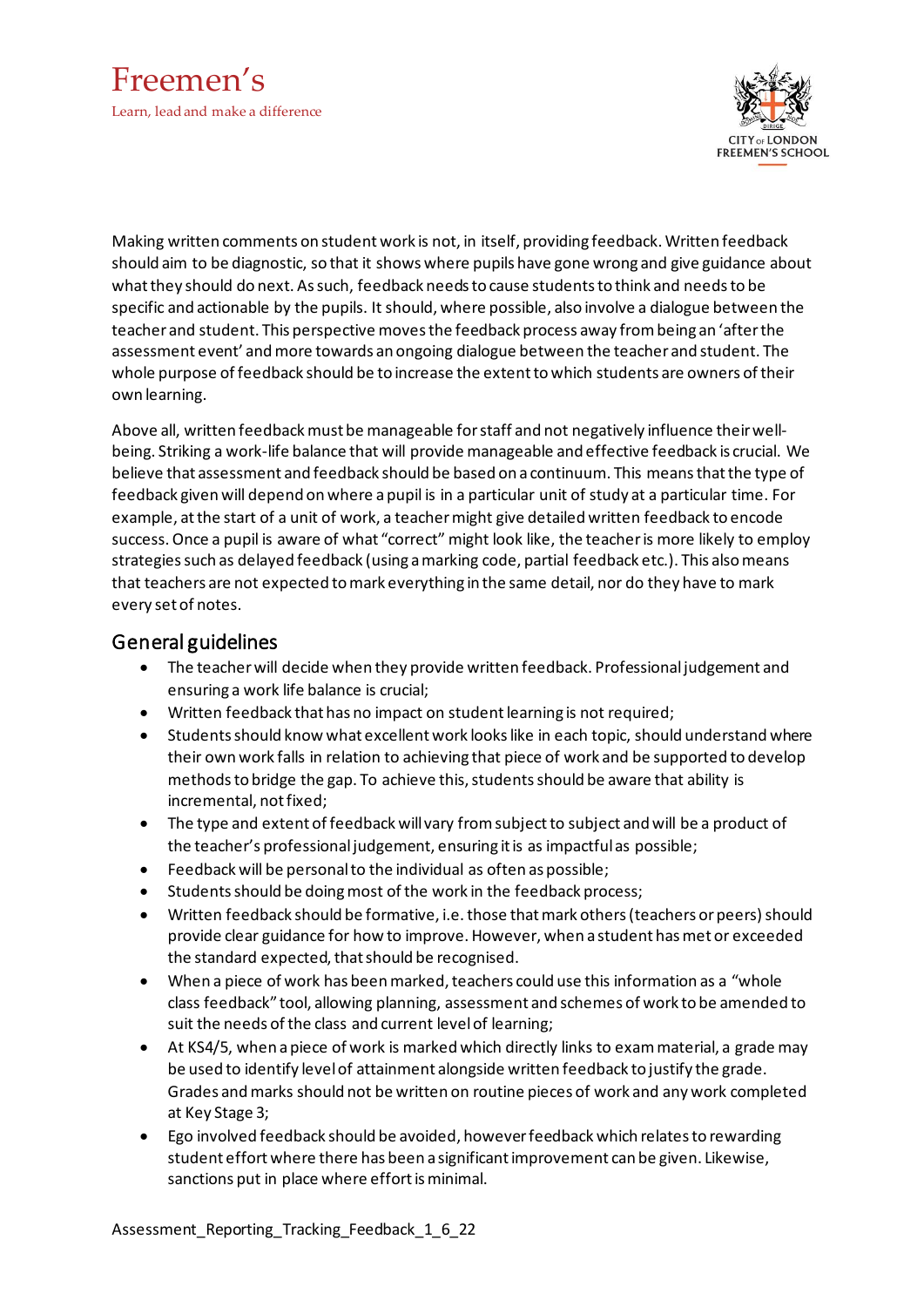

## Directed Improvement Reflection Time (DIRT)

DIRT is a great way for students to act upon the feedback that you have given as their teacher. DIRT allows students to reflect/act upon the comments that have been written. Therefore, ensuring the feedback is being put to use and is supporting the progress of our students is key and achieved through DIRT

- A "Task" or "Target" should be set aftereach round of detailed written feedback. The "Task" should be completed during DIRT. The "Target" should explain what the student needs to do to improve learning and how they need to do go aboutit, this may lead to a student response. Allfeedback should cause pupilsto think;
- DIRT should be used the lesson following detailed written feedback to allow the studentsto read, reflect and act on the feedback they have been given;

#### Top tips

- Keep it focused clear task instructions, including timing and outlining exact expectations should be given. The "task" which the students complete should come fromthe teacher's feedback and the aim of the task is to close the gap between whatthe student achieved and the expectations of completing the task to their full potential. If students are focused in their DIRT, they will be considerably more effective.
- Targeted feedback students must receive quality feedback that is targeted and precise across all subjects, so they know how they need to improve so they can recognise common patterns.
- Make verbal feedback matter when DIRT has a clear focus with quality models, scaffolds and targets for improvement, then students should be sufficiently focused to allow the teacherto undertake quality one to one verbalfeedback whilstDIRT is taking place.
- Exploit the power of peers when peers are analysing the work of one another in DIRT, then guidelines and expectations need to be explicit. Any pairings of students needs to be carefully considered of course, like any good seating plan.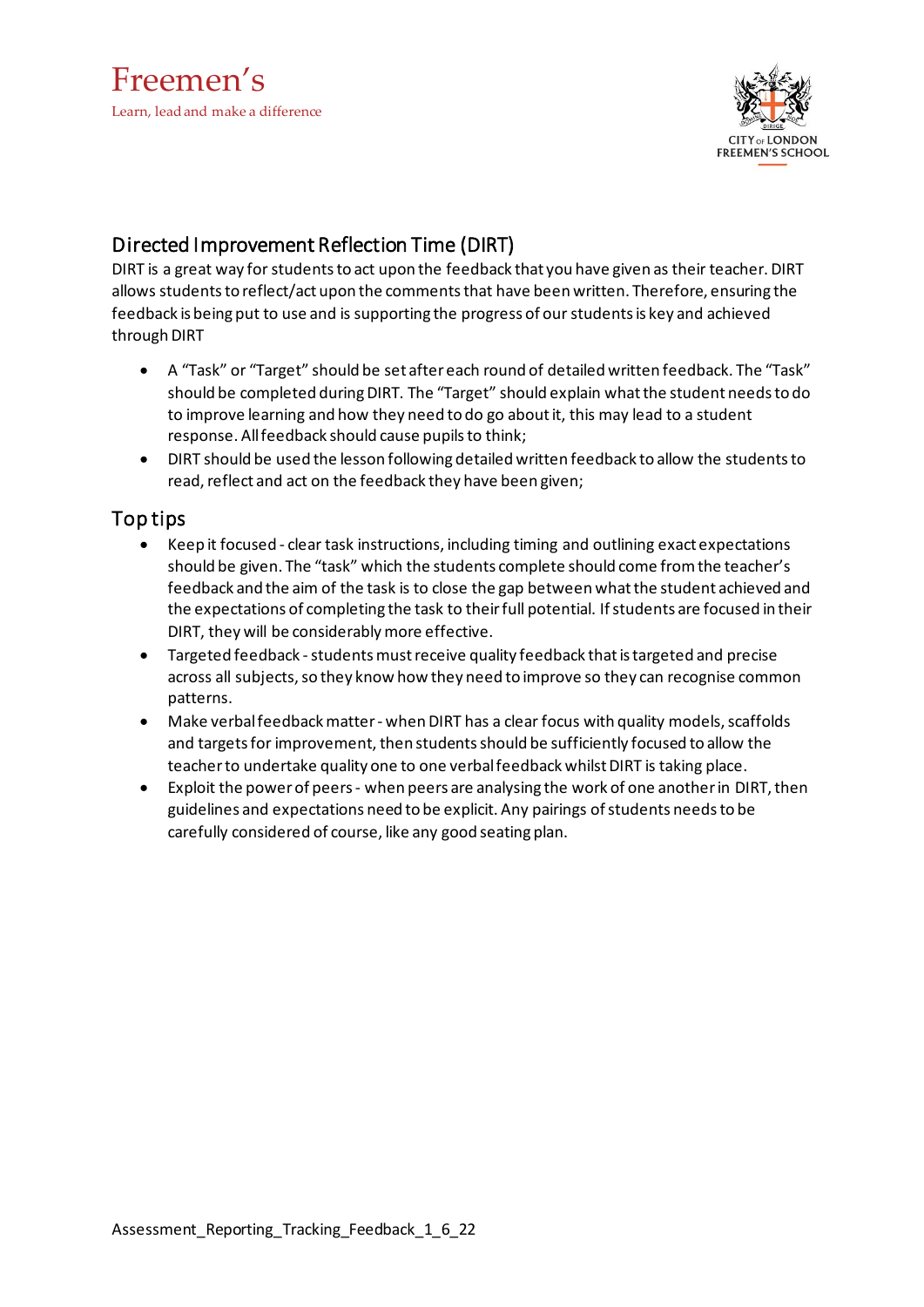

Learn, lead and make a difference



**CITY of LONDON**<br>**EREEMEN'S SCHOOL** 

| Types of feedback - We acknowledge the different requirements between subjects and thereisnot a 'one size fits all'. Listed below are the main forms of written feedback |                                                                                                                                                                                                                                                                                                                                                                                                                                                                                                                                                                                                                                                                                                                                                                                           |                                                                                                                                                                               |                                                                                                                                                                                                                                                                                                                                                                                                                                                                                                                                                                                                                                                                                                                                                                                                                                                                            |  |
|--------------------------------------------------------------------------------------------------------------------------------------------------------------------------|-------------------------------------------------------------------------------------------------------------------------------------------------------------------------------------------------------------------------------------------------------------------------------------------------------------------------------------------------------------------------------------------------------------------------------------------------------------------------------------------------------------------------------------------------------------------------------------------------------------------------------------------------------------------------------------------------------------------------------------------------------------------------------------------|-------------------------------------------------------------------------------------------------------------------------------------------------------------------------------|----------------------------------------------------------------------------------------------------------------------------------------------------------------------------------------------------------------------------------------------------------------------------------------------------------------------------------------------------------------------------------------------------------------------------------------------------------------------------------------------------------------------------------------------------------------------------------------------------------------------------------------------------------------------------------------------------------------------------------------------------------------------------------------------------------------------------------------------------------------------------|--|
| <b>Type</b>                                                                                                                                                              | What does it look like?                                                                                                                                                                                                                                                                                                                                                                                                                                                                                                                                                                                                                                                                                                                                                                   | <b>Frequency</b>                                                                                                                                                              | <b>Student expectations</b>                                                                                                                                                                                                                                                                                                                                                                                                                                                                                                                                                                                                                                                                                                                                                                                                                                                |  |
| Acknowledge<br>ment (KS3,                                                                                                                                                | Homework or class notes/books have been checked for completion of<br>specific tasks, detail of content and if necessary,                                                                                                                                                                                                                                                                                                                                                                                                                                                                                                                                                                                                                                                                  | When the teacher feels it<br>is necessary.                                                                                                                                    | DIRT - Respond to the teacher with an action, signature or comment<br>to show that their feedback has been acknowledged, corrections                                                                                                                                                                                                                                                                                                                                                                                                                                                                                                                                                                                                                                                                                                                                       |  |
| KS4 and KS5)                                                                                                                                                             | issues/misconceptions identified. In addition, some departments have<br>a system of codes to assist their marking.                                                                                                                                                                                                                                                                                                                                                                                                                                                                                                                                                                                                                                                                        | As a guide every 3-4 weeks<br>in years 7/8, depending on<br>the number of lessons.<br>Twice a half term in the<br>Upper and Senior School.                                    | have been made and an effort will be made to implement feedback<br>into their future work                                                                                                                                                                                                                                                                                                                                                                                                                                                                                                                                                                                                                                                                                                                                                                                  |  |
| <b>Detailed</b><br>written<br>feedback<br>(Formative)                                                                                                                    | This is detailed feedback on the work set, explicitly identifying how<br>the student performed against the objectives of the work and how<br>well they met the success criteria.<br>Written feedback should show where they are in their learning, where<br>they need to be and how they are going to get there. In some cases<br>this could involve a written dialogue between the student and<br>teacher. This can be in the form of a target or task - signified by a "T".<br>The target, signified by a "T" should relate to the learning process<br>explaining what the student needs to do to improve their learning. A<br>task signified by "T" should be given for the student to complete<br>during DIRT<br>Detailed teacher feedback should then inform future lesson planning. | When the teacher feels it<br>is necessary.<br>As a guide, teachers<br>should do this twice a half<br>term.<br>At KS5 work should be<br>marked and returned<br>within 2 weeks. | Student reflection (Closing the Gap)<br>DIRT - Following detailed teacher feedback, students' need to reflect<br>on their work and the target or task for improvement, identifying<br>their next step. The target should relate to the learning process<br>explaining what the student needs to do to improve their learning.<br>The task may be used to for completing missing work, correcting<br>errors or rewriting a piece which has not met acceptable standards.                                                                                                                                                                                                                                                                                                                                                                                                    |  |
| Peer / Self-<br>assessment<br>(Formative/su<br>mmative)<br><b>Completed by</b><br>students                                                                               | Students should know what to do to develop the learning of<br>themselves and their peers. This can be completed in a formative or<br>summative way.                                                                                                                                                                                                                                                                                                                                                                                                                                                                                                                                                                                                                                       | When the teacher feels it<br>is necessary<br>At least once/twice a half<br>term depending on<br>number of subject hours                                                       | Harness the power of collaborative learning, allowing students to<br>learn more by teaching each other or through peer assessment.<br>Students should engage in the process with care, providing accurate<br>and supportive feedback.<br>DIRT - This type of formative assessment should occur on regularly,<br>particularly after the completion of internal exams and end of unit<br>assessments. The pupils should be given the opportunity to discuss<br>work completed by themselves or their peers in detail and to justify<br>the marks/grades/level they have awarded. It is hoped that they will<br>better understand the assessment criteria and why a particular<br>piece of work is of a particular standard and use this to improve on<br>their own work. Pupils need to be able to recognise work of a high<br>standard and judge their own work against it. |  |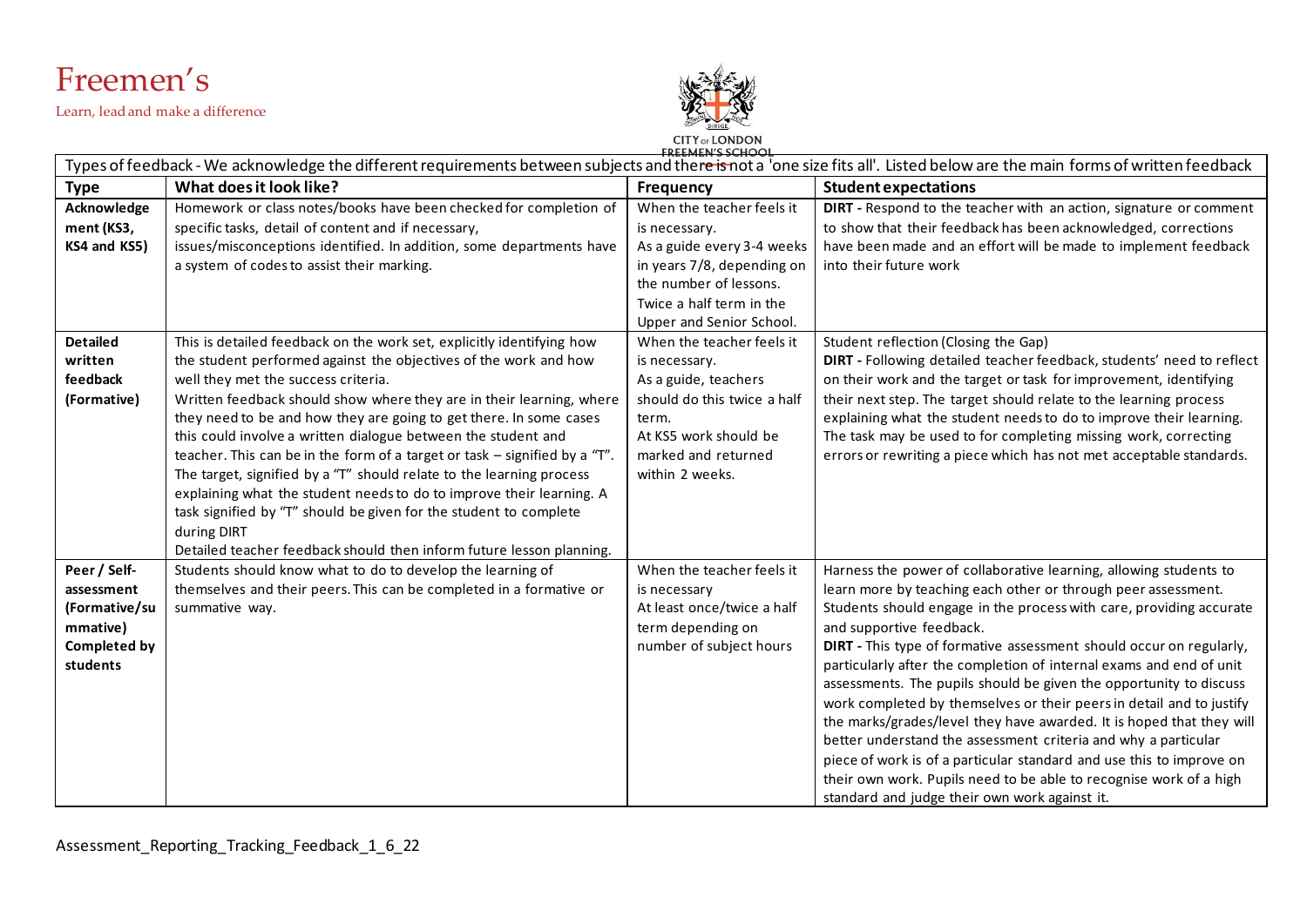

Learn, lead and make a difference



#### **CITY OF LONDON Verbal** When staff provide verbal feedback in lesson to all students Every opportunity during Act on teacher advice, applying feedback to future work **feedback** lesson time. **(Formative) Formal** Students will receive aGrade. In the upper and senior school, this Once every half term Act on the grade they have been given by identifying areas in the **Assessment** could be identified by a 9-1 or A-E where possible. This will subject that need improving and setting targets based on that to **(Summative)** depend on subject hours make improvements in learningat certain key stages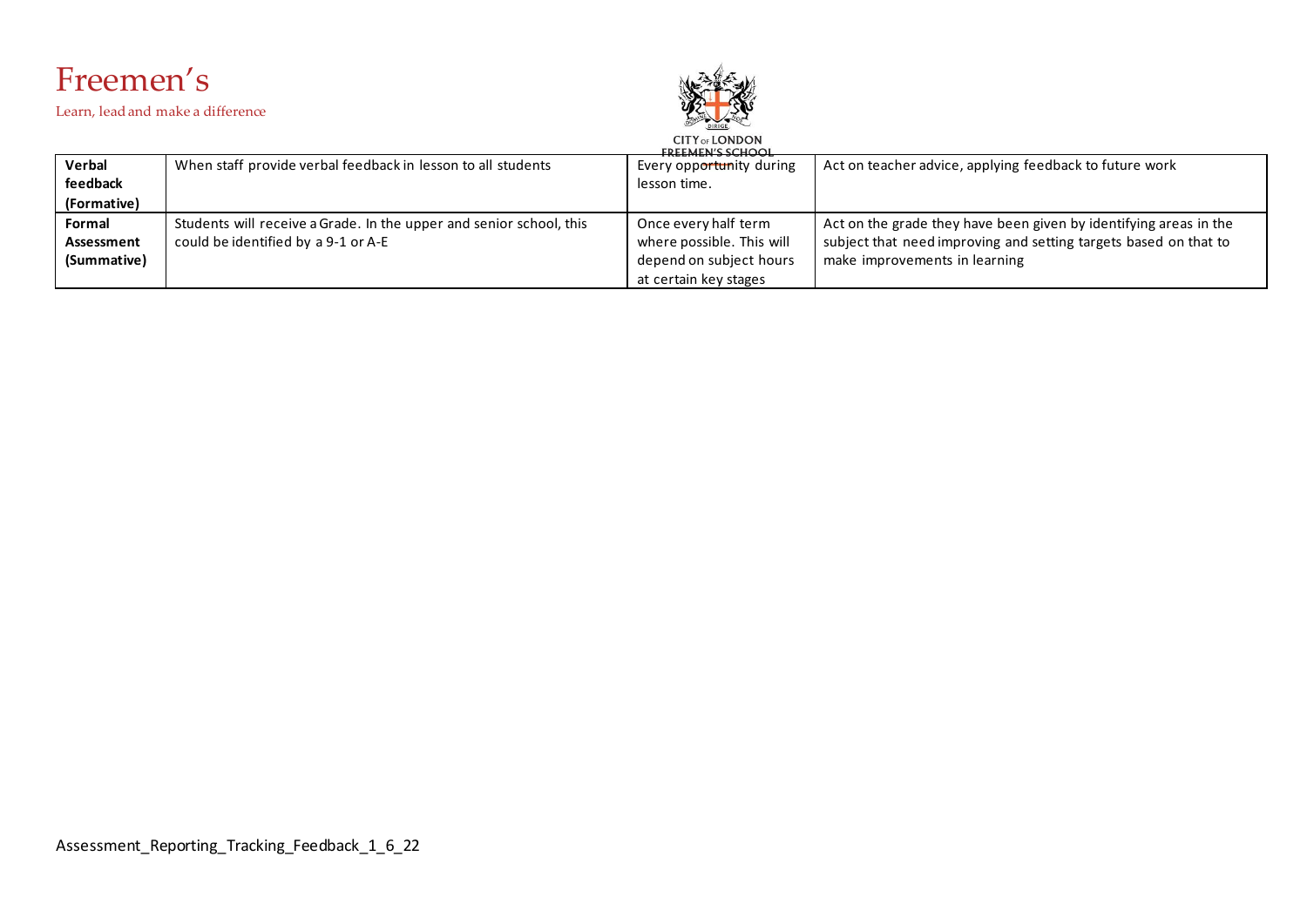

## Staff Roles and Responsibilities in providing effective feedback

"The mistake I was making was seeing feedback as something teachers provided to students they typically did not, although theymade claims that they did it all the time. It was only when I discovered that feedback was most powerful when it is from the student to the teacher that I started to understand it better. When teachers seek, or at least are open to, feedback from students as to what students know, what they understand, where they make errors, when they have misconceptions, when they are not engaged then teaching and learning can be synchronized and powerful. "Hattie, 2009

Students must:

- Read all comments by teachers;
- Studentsshould keep track ofthe feedback they received and act upon it, something that should be periodically checked by teachers/tutorsto ensure the feedback ismaking a difference;
- Respond positively to comments written by teachers and make improvements;
- Under guidance from teachers, sometimes mark their own or another student's work;
- Put their best effort into all work completed;
- Catch up on work after absence;
- Keep high standards of presentation in book work.

Class Teachers must:

- Ensure work is marked in line with school policy;
- Share success criteria for learning;
- Keep track of students' expected grades/levels to plan effectively and provide appropriate feedback;
- Record all marks and grades either electronically or manually in mark books;
- Ensure that clear explicit objectives are understood by the class;
- Plan opportunities for the different assessment types;
- Feedback targets both written and/ororally;
- Use modelling of answers ordemonstrate clearmethodology to scaffold student understanding;
- Provide exemplarmaterials;
- Analyse data at reporting points and identify interventions for individual students or groups of students.
- Teachers should record student achievement to aid with tracking, the writing of reports, the awarding of Working At level grades and for parents' evenings or parental contact;

Heads of Department must:

- Ensure that the department feedback policy is in line with school policy and ensure it is implemented across all teachers and students in the department;
- Establish and use a system to track and identify the achievement of students across each cohort in orderto provide feedback to the department and identify necessary student support needs;
- Monitorthe quality and regularity of feedback;
- Support individual teachers where appropriate;

Assessment\_Reporting\_Tracking\_Feedback\_1\_6\_22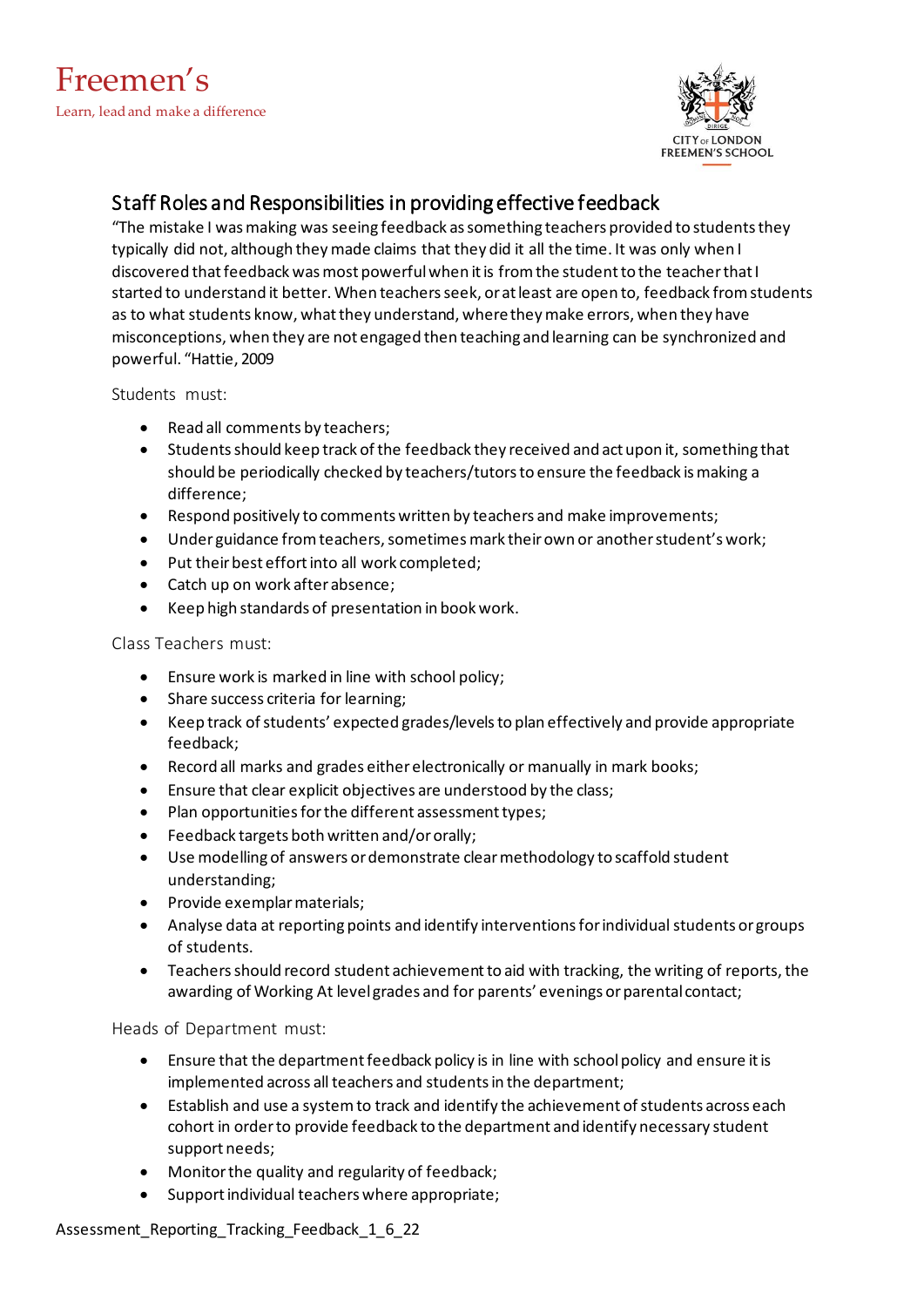## Freemen's

Learn, lead and make a difference



- Ensure that all teachers in their department are aware of their students' progress and areas for improvement;
- Ensure all Schemes of Work have built in assessment points (formative and summative);
- Ensure assessment for learning is structured and regular;
- Ensure all members of the department regularly discuss / share / moderate / and monitor assessment of all types;
- Analyse the data produced by class teachers and identify interventions.

Each departmentshould have a separate feedback and assessment policy to supplementthe whole school policy. This policy should include details of -

- Frequency of written detailed feedback and monitoring of other work;
- Frequency of homework;
- Details of how to provide feedback for coursework, controlled assessments and KS5work;
- Criteria by which students work will be assessed;
- The systems which ensure consistency of teachers' assessments within the department;
- Record-keeping and how the department uses student records to inform progress, planning and reporting;
- The use of target setting;
- How students are involved in tracking their own progress;

Leadership Team

- Devise and implement a programme to monitorthe implementation ofthe School Feedback policy;
- Ensure HODs are carrying out their roles in relation to monitoring of feedback to students;
- Provide CPD opportunities and training on effective feedback.

Top Tips for providing written feedback at Freemen's

- The students should be writing more feedback than you
- You do not need to have written something on every page in every book a tick and 'good' doesn't really benefit the child.
- Have students hand in books with the page open you wantto mark you'll be surprised how much time you save.
- At the beginning of the yearplan on your timetable when you are setting homework and when feedback will be given to students;
- As a department, plan your assessed pieces of work so that not all year groups are requiring the same written feedback atthe same time (so, for example, if year9 are writing an essay, year7 could be peer assessing presentations).
- After providing written feedback on a set of books, identify patterns and trends in the class. At the beginning of the next lesson, start with some whole class feedback that the students can benefit from. This will save time and address misconceptions to the whole group, rather than individuals.

Remember – feedback is planning!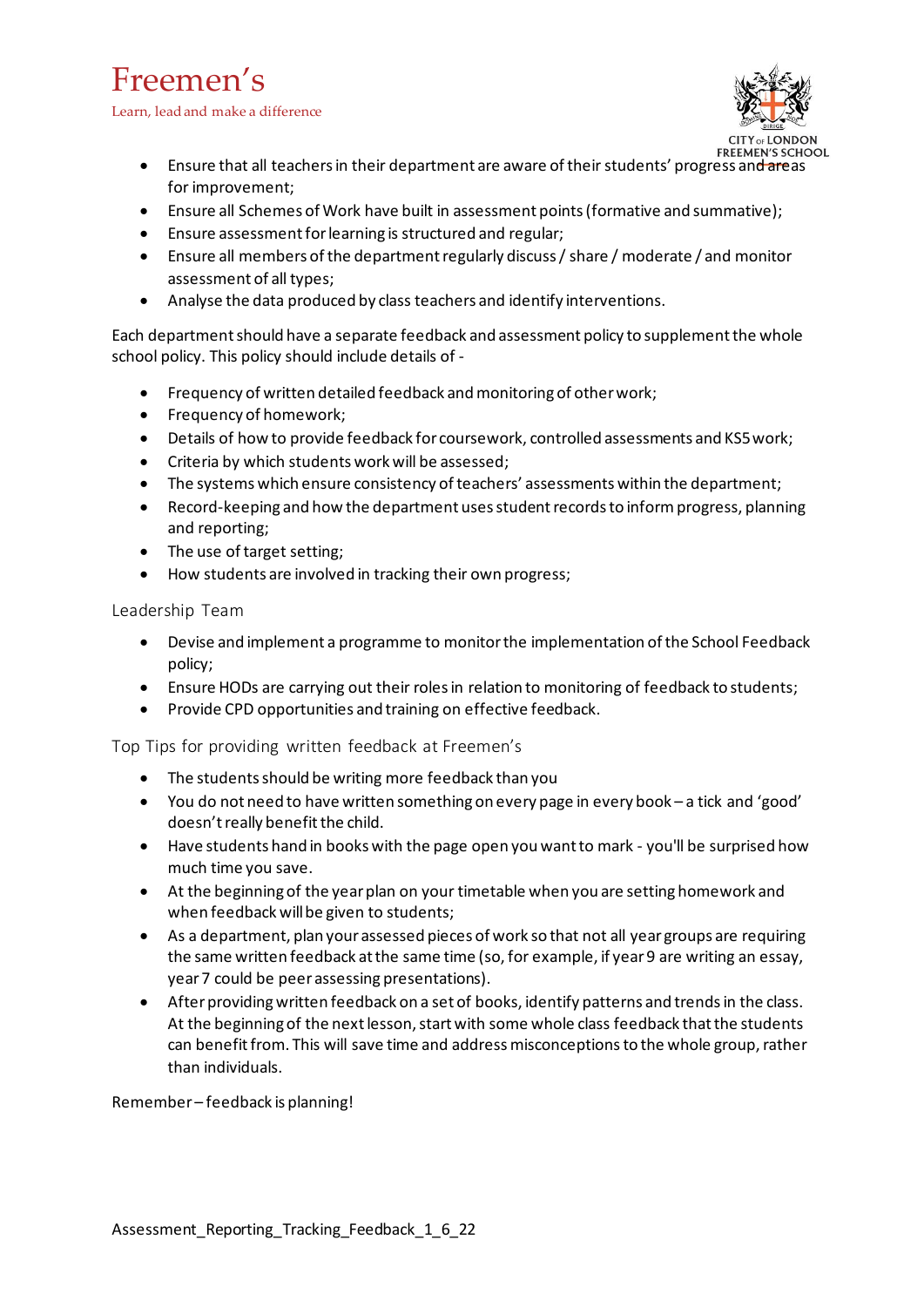## Freemen's

Learn, lead and make a difference



## <span id="page-16-0"></span>JUNIOR SCHOOL

KS2 Assessment, Marking and Presentation Guidelines

The School fully embracesthe Whole School Assessment, Recording and Reporting Policy with the following adjustments, designed to recognise the ages of the pupils involved.

#### *Informal Assessment*

- Assessment is continuous and informal, and enables suitable learning targets to be set to meetthe needs of all pupils. Informal assessmentis an ongoing process during lessons, as teachers assess pupils' knowledge, understanding and skillsfrom theirwritten and practical work and verbal answersto questions.
- Where appropriate, written work is given a positive comment and a suggestion/target asto how the pupil might improve/develop his/her work in the future.
- This comment and target may be written by a teacher, the pupil or a peer.

#### *Formal Assessment (read in conjunction with the School's Assessment Policy)*

• Formal written assessmenttasks, where appropriate, are set at the end of each topic. These are used to assessthe children'sskills and understanding ofthe topics and to inform teachers for future planning. In some cases, the assessment tasks are in the form of tests.

KS2 pupils take PUMA and PIRA testsin the Autumn and Spring terms and the BSTS2 spelling test in the Summerterm. In addition, in the Summerterm, pupilsin years 3-5 take optional SATsstyle tests in English and Maths, which are published by NfER. All of these tests generate age standardised scores which are used to track progress and measure the attainment of pupils. Year 6 pupils take papers based on the previous year's national curriculum tests. These generate a score out of 120, which is used to measure the attainment of pupils at the end of Key Stage 2.

Reading tests are also taken twice in Form One, in the summerof Lower2 and in the summerof Lower 3, to track the reading age and progress of the children

- Internaltestresults are given to the children and are eitherwritten in homework diaries or shared with parents at parents' evenings. Class/year averages willno longer be given to pupils or parents. Summertermtestsresults are published on line via the Schoolwebsite prior to parents' evening. Grades(mastery leveland attitude to learning) are communicated to parentsin November and June (as wellas at the end of the Spring Termvia the full report), followed aweek laterby a parents' afternoon/evening, atwhich the grades are discussed and furtherfeedback given.
- Each pupil's formal tests are keptin an individual 'lever arch file'. Test scores and other assessment data are inputted on an electronic mark book.Ongoing tracking data is then handed overto the next year group, as part of the year group mark book to allow staff to access historical data easily. A copy of the summer writing assessment is handed on to the next teacher.
- Pupils receive full reports at the end of the Spring Term

Marking

- In general, work should be marked in green pen.Other colours(and pencil), however, are acceptable – butnot red.
- Where appropriate, pupils will carry outself and peer assessment. Self-assessmentis particularly appropriate at the end of a topic as it encourages pupilsto reflect on their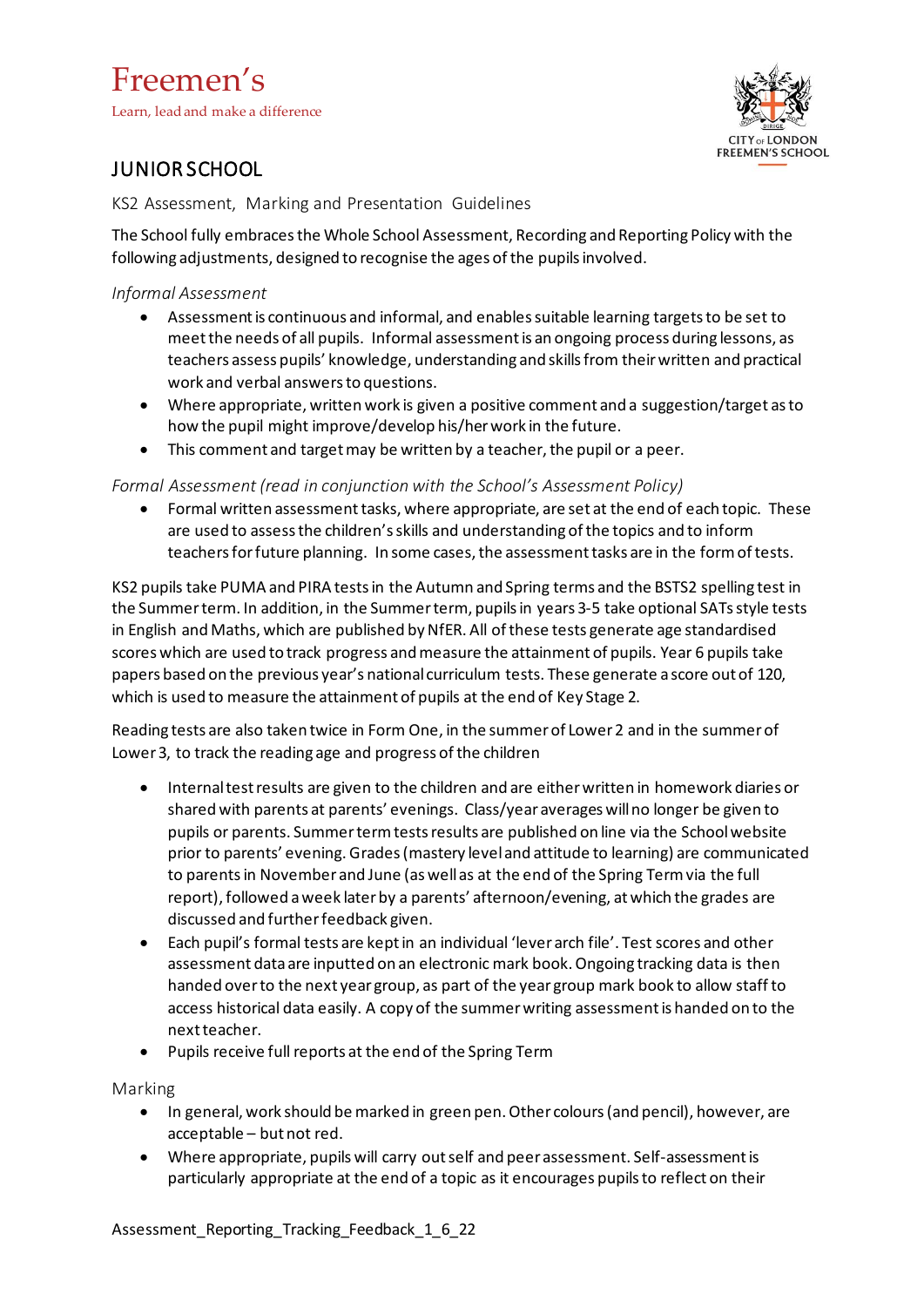

learning and to set their own targets to move their learning forward. Pupil marking is a usefultool (particularly in Mathematics but also in othersubjects) asit enables pupilsto receive immediate feedback. Pupilsshouldmark theirown work in blue/purple pen or blue/grey pencil.

- Each written task should have a learning objective, usually written in the book by the pupil. When marking the task, the teacher should consider whether or not the learning objective has been achieved. If ithas, the learning objective should be ticked (or accompanied by a brief comment, sticker or stamp e.g. 'target achieved – well done!'). A double tick (or a 'well achieved/mastered') willindicate that the learning objective has been wellachieved. See appendix A for other examples of how achievement of the learning objective can be communicated.
- If it is appropriate to offer a target, then this should be communicated as briefly as possible at the bottom of the work – e.g. T: Remember to check your work for accuracy. See appendix B for other examples of targets. Please note that a target need not be communicated forevery piece of work, but only when appropriate (i.e. when the learning objective has not been achieved) and where needed (tomove the learning forward).
- There is no requirement to write any further comments. It is not our policy to cover pupil booksin ink; any comments or targetsshould be concise and to the point.
- Grades/scores are notwritten in pupil books exceptin the case of some landmark assessments (e.g. science and comprehension). Numerical marks for objective tasks e.g. spelling, tables, and end of unit tests are given and recorded in teachers' mark books/electronicmark books.
- Marking should be up to date. When books are handed back, pupils should be directed to look at any comments and respond to them– by initialling themto show that they have read and understood themand by responding to any questions oradvice given.

#### *Marking* of Spellings

Basic spellings (maximum 3 to 5 words per task) which are repeatedly misspelt should be written out for the pupil to then copy out below (maximumthree timesin an English task – usually just once in othersubjects) ornextto the work or in the pupil's personalspelling wordbook. The spelling error should be clearly indicated by a circle or underlining and then the correct word inserted, either directly by the error, or in the margin as appropriate. A 'sp' in the margin indicates that there is a spelling mistake. Any comments made by the teacher need to be appropriate to the pupil's developmental stage. Where conducted, oral conferences may be noted by the teacher's initials in the margin. A pupil who has difficulty with spellings should not have every spelling changed as this is very demoralising and will eventually curtail the pupil's creative response and experimentation with exciting vocabulary – this may need to be explained to parents. Initial responses to a pupil's piece of work particularly at the drafting stage should be related to the content('composition and effect') and should concentrate on the positive aspects ofthe writing. Lateron, during the proof-reading stage, any words that the pupil should know can be 'marked' as suggested above.

#### *Presentation*

- Year 3 pupils write in pencil. Some display work is presented using I.C.T.
- Year 4 pupils write in pencil at the start of the year, moving onto blue 'Berol' pen when an individual is ready, as assessed by the formteacher. However, allwork in mathematicsis written in pencil until the end of Key Stage 2.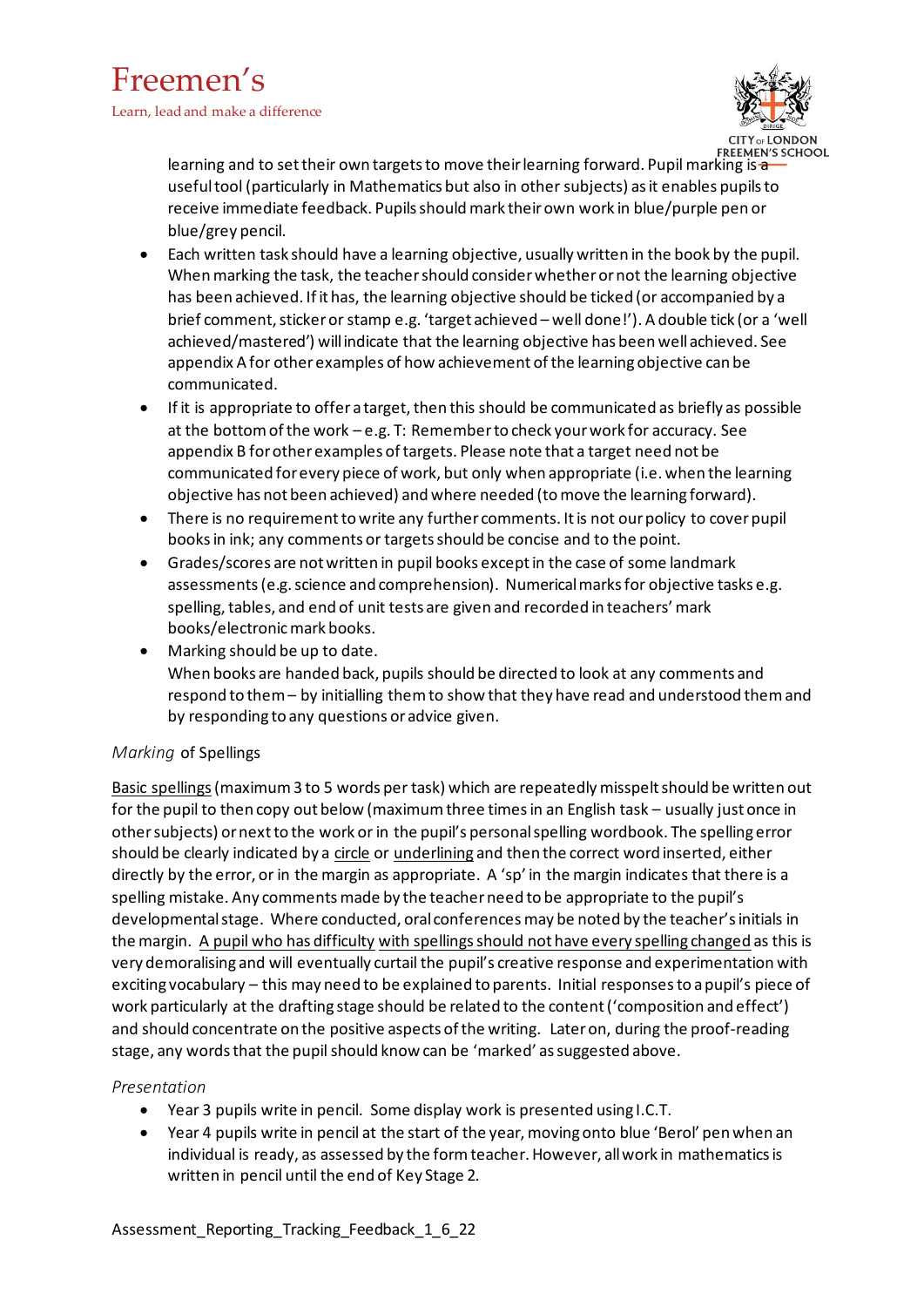## Freemen's

Learn, lead and make a difference



- From Year 5, pupils are allowed to move onto blue cartridge ink pens when an individual is ready, as assessed by the formteacher. Some Year5 (and older) pupils may preferto continue to use 'Berol' (orsimilar) pens but not biro pens.
- All work should be dated, and all dates and headings (usually learning objectives) should be underlined with a ruler (in pen from L2 as soon as the class teacherdecidesthat a pupil is ready). 'Fulldate'should be written for English, History and R.S. while the 'short date' (e.g. 23.5.18) should be used for PSHE, Music, Geography, Science, Maths and DT.
- Datesshould be written on the top left hand side of a piece of work (immediately afterthe margin).
- The learning objective should be written on the line below the date.
- In KS2, one or two lines should be left clear before the pupils start their work.
- Mistakes (in pen) should be crossed out with a single ruler line (also in pen) i.e. no ink eraser orsimilar should be used exceptwhere vitalfordisplay work.
- Any worksheets used should be neatly glued into exercise booksso that they are completely visible and notfolded over.
- Pupils who work on computers must be encouraged to print off work and stick into books or files. This will aid with revision of their work.
- All pupils should have rough books for draft and discussion work. In their books, pupils should indicate whether work is either class work (CW) or homework (HW).

| Types of feedback |  |
|-------------------|--|
|-------------------|--|

| <b>Feedback Method</b>           | <b>Description</b>                                                                                                                                                                                                                                                                                                                                                                                                                                                                               |  |
|----------------------------------|--------------------------------------------------------------------------------------------------------------------------------------------------------------------------------------------------------------------------------------------------------------------------------------------------------------------------------------------------------------------------------------------------------------------------------------------------------------------------------------------------|--|
| Whole-class feedback             | Can be used after children have completed assessed work either in class or as                                                                                                                                                                                                                                                                                                                                                                                                                    |  |
| sheet                            | homework.                                                                                                                                                                                                                                                                                                                                                                                                                                                                                        |  |
|                                  | The teacher fills out a feedback sheet whilst reading through all of the<br>٠                                                                                                                                                                                                                                                                                                                                                                                                                    |  |
| $\leftarrow$<br>and An Ashand or | children's work. There will be detail on what was understood in depth, the<br>misconceptions, the common spelling mistakes, which children need<br>praising, which children need to work on presentation and a section on<br>further challenging tasks to complete.<br>An image of the completed sheet can be shown to the class using visualiser<br>٠<br>during whole-class verbal feedback about the piece of work. Also, a                                                                    |  |
|                                  | photocopy of the sheet can be given to all children to stick into their books<br>next to their work.<br>DIRT can then be completed, after the whole-class verbal feedback, having<br>$\bullet$<br>used a model answer completed by the teacher/child to show what<br>excellence looks like. DIRT should be carried out in green pen or with DIRT<br>written by the response.<br>Whole class feedback sheets work best when they are designed with the<br>٠<br>specific subject and class in mind |  |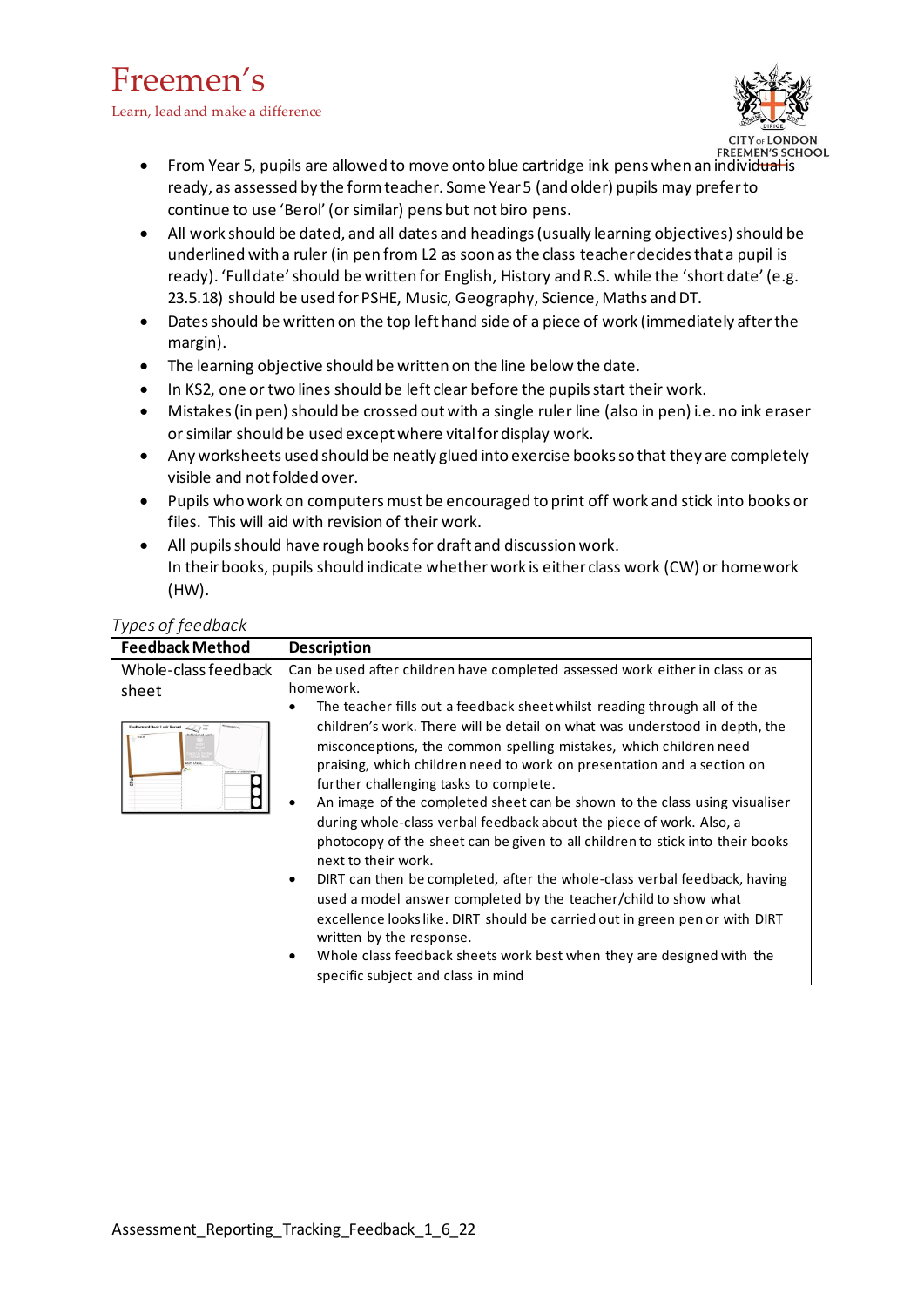## Freemen's

Learn, lead and make a difference



| Peer-assessment<br>$Pe_{e}$                                              | Children can assess each other's work either by swapping books with a<br>$\bullet$<br>neighbour or by walking around the room to visit a range of different<br>children's' work.<br>Comments can be written by children either directly into books or on post-it<br>$\bullet$<br>notes. Teachers may wish to provide some suggestions of comments to be<br>used on the board, although children can also use their own.<br>DIRT can then be completed after this.<br>The work gets handed back and the child goes through and works on the<br>$\bullet$<br>areas pointed out. This strategy needs the teacher to go through it<br>meticulously and embed it, prior to allowing students to peer assess. Using a<br>visualiser to show how it is done is great practice. |
|--------------------------------------------------------------------------|-------------------------------------------------------------------------------------------------------------------------------------------------------------------------------------------------------------------------------------------------------------------------------------------------------------------------------------------------------------------------------------------------------------------------------------------------------------------------------------------------------------------------------------------------------------------------------------------------------------------------------------------------------------------------------------------------------------------------------------------------------------------------|
| Modelling<br><b>888088888</b><br>What A Good<br><b>One Looks</b><br>Like | WAGOLL (What a good one looks like)<br>Model answers provided to children after they have attempted a task or<br>٠<br>exam question. This could be annotated by the teacher to show important<br>elements, eg use of key terms, developing points, use of figures. DIRT can<br>then take place.<br>Alternatively, use show call, whereby you put a child's work under the<br>$\bullet$<br>visualiser or put it on the screen and verbally feedback to the class, during or<br>after the work. The children can then use the feedback to improve/add to<br>their work.                                                                                                                                                                                                   |
| Feeding forward                                                          | Prior to beginning a task or exam answer, the children are shown an answer<br>$\bullet$<br>(WAGOLL) to a different question and possibly on a different topic, but<br>which contains all of the elements required for the task about to be<br>undertaken. Children can have this in front of them on paper or on the board<br>whilst they undertake the task.<br>DIRT can then take place, either using the original model answer or a model<br>٠<br>answer prepared by the teacher answering the question undertaken by the<br>children. Feedback can be given live through modelling to show areas of<br>strength and areas for development.                                                                                                                          |
| Use of Visualisers<br>The\/isualiseı                                     | Visualisers can be used with a range of different feedback techniques and may be<br>a useful way that teachers can enhance the quality and range of feedback<br>methods used. Visualisers can enable teachers to do the following:<br>Deal with whole class misconceptions<br>$\bullet$<br>Address issues that arise at the point of assessment.<br>$\bullet$<br>Show examples of good work. (Show Call)<br>$\bullet$<br>Write model answers.<br>٠<br>Live mark a student answer and demonstrate the thought process of the<br>examiner.<br>Demonstrate a new skill, or point out features of work to be completed.<br>٠<br>Feeding forward (See above)<br>Engage a whole class in a specific activity.<br>٠                                                            |
| Verbal Feedback &<br>Questioning                                         | Use a mixture of closed & open questions. Closed are important as they<br>$\bullet$<br>underpin and consolidate student answers.<br>Use of probing and extension of answers to develop verbal response further.<br>$\bullet$<br>Plan a sequence of questions.<br>٠<br>Make sure keywords are used in verbal answers.<br>No hands up<br>$\bullet$<br>Pausing after asking a question, then choosing a child to answer so that all<br>are thinking about the answer.<br>No opt out - return to children who answered "don't know"                                                                                                                                                                                                                                         |